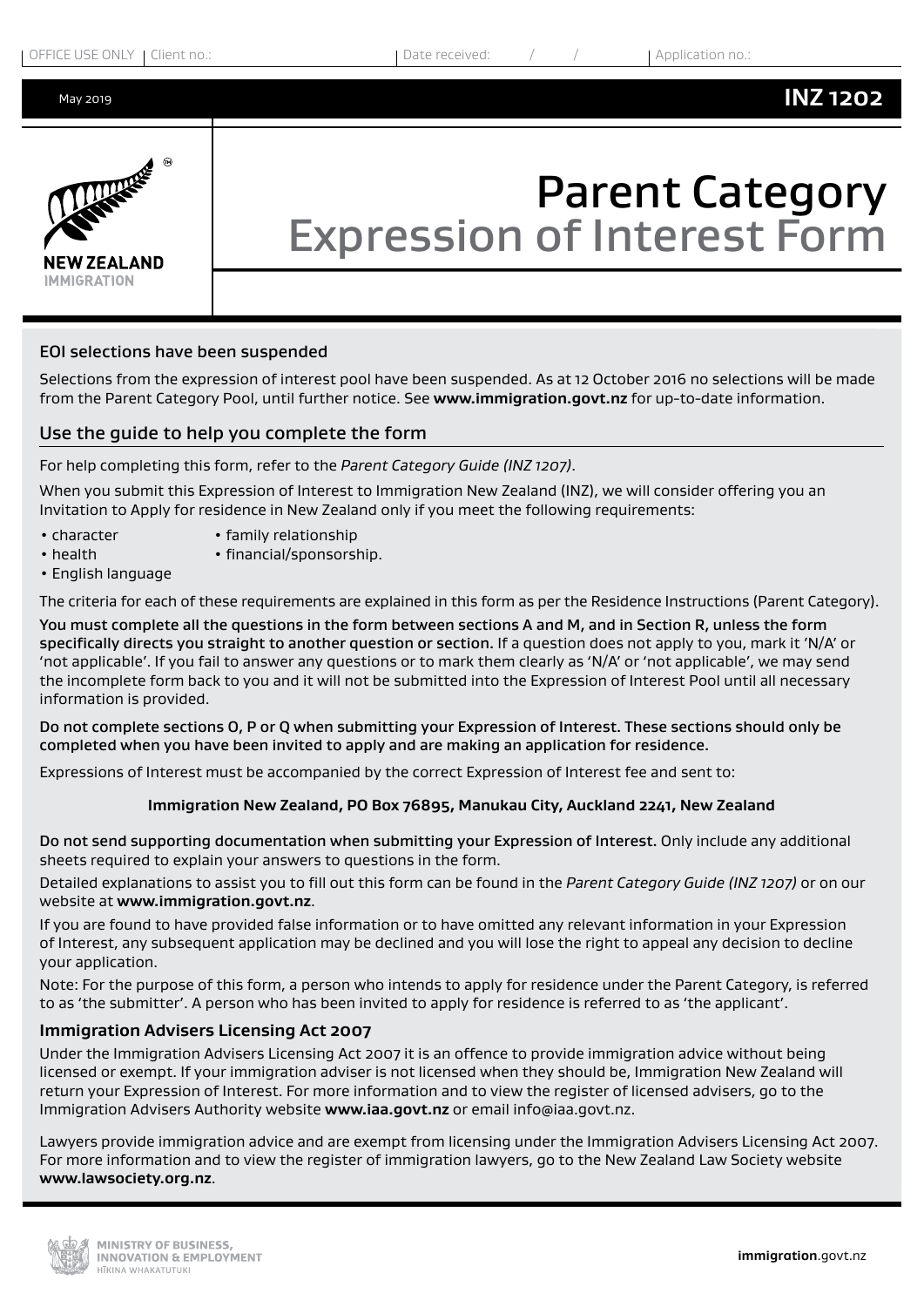# Which tier of the Parent Category do you intend to apply under?

Tier one Tier two *Go to* **A1**

If you intend to apply for the Parent Category under tier one criteria, how do you intend to meet the financial requirement for tier one?

Through your sponsor's income (Section H: Sponsor's income).

 $\square$  By having a guaranteed lifetime minimum income (Section I: Guaranteed lifetime income).

□ By bringing settlement funds to New Zealand (Section J: Settlement funds).

Please see the *Parent Category Guide (INZ 1207)* for more information on the requirements for each Parent Category tier.

# Section A | Identity

|                | Section A   Identity                                                                                                                                            |
|----------------|-----------------------------------------------------------------------------------------------------------------------------------------------------------------|
|                | In this section we need to confirm that you are who you say you are.                                                                                            |
| Ø              | For more information, see 'Your identity and personal details' in the Parent Category Guide.                                                                    |
| <b>A</b> 1     | Name as shown in passport                                                                                                                                       |
|                | Family/last name<br>Given/first name(s)                                                                                                                         |
|                |                                                                                                                                                                 |
| A <sub>2</sub> | Provide all other names you are known by or have ever been known by                                                                                             |
|                |                                                                                                                                                                 |
| A <sub>3</sub> | Preferred title<br>Mr $\Box$ Mrs $\Box$<br>Other (specify)<br>Ms $\Box$<br>Miss $\square$<br>$Dr$ $\Box$                                                        |
| A <sub>4</sub> | Gender $\Box$ Male<br>$\Box$ Female                                                                                                                             |
| <b>A5</b>      | Date of birth $\boxed{\text{max}$ $\frac{1}{2}$ $\frac{1}{2}$ $\frac{1}{2}$ $\frac{1}{2}$ $\frac{1}{2}$ $\frac{1}{2}$ $\frac{1}{2}$ $\frac{1}{2}$ $\frac{1}{2}$ |
| <b>A6</b>      | Town/city of birth                                                                                                                                              |
|                | Country of birth                                                                                                                                                |
| A7             | Birth certificate number                                                                                                                                        |
|                | Name of the issuing authority                                                                                                                                   |
| A <sub>8</sub> | Main country of citizenship                                                                                                                                     |
| A <sub>9</sub> | List other citizenships you hold.                                                                                                                               |
|                |                                                                                                                                                                 |
|                |                                                                                                                                                                 |
| A10            | Details of all passports held.                                                                                                                                  |
|                | Passport 1                                                                                                                                                      |
|                | Country<br>Number                                                                                                                                               |
|                | Issue date   DIDJLMIMJLYTYTYT<br>Place of issue<br>Expiry date<br>$1^D 1! M 1^M 1! Y 1 Y 1 Y 1$                                                                 |
|                | Given/first name(s) as shown in passport<br>Family/last name as shown in passport                                                                               |
|                |                                                                                                                                                                 |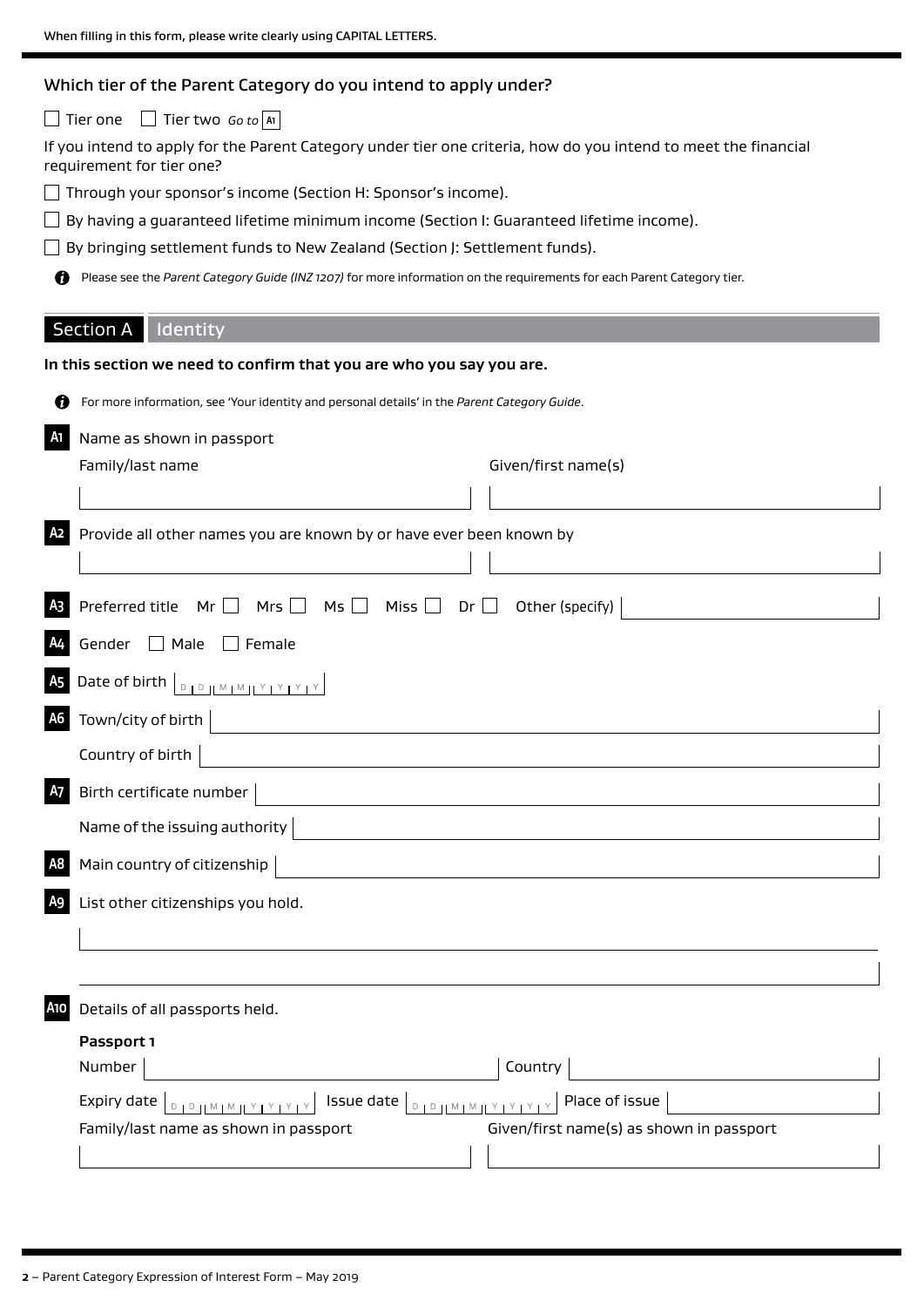|     | Passport 2                                                                                                                                                                     |                                                                                                                                                                                                                                         |
|-----|--------------------------------------------------------------------------------------------------------------------------------------------------------------------------------|-----------------------------------------------------------------------------------------------------------------------------------------------------------------------------------------------------------------------------------------|
|     | Number                                                                                                                                                                         | Country                                                                                                                                                                                                                                 |
|     | Expiry date $ _{\mathbb{D}_1 \mathbb{D}_1 \mathbb{N}_1 \mathbb{N}_1 \mathbb{N}_2 \mathbb{N}_2 \mathbb{N}_1 \mathbb{N}_1}$                                                      | <b>DID HMIMHYIYIYIYIY</b> Place of issue<br>Issue date                                                                                                                                                                                  |
|     | Family/last name as shown in passport                                                                                                                                          | Given/first name(s) as shown in passport                                                                                                                                                                                                |
|     |                                                                                                                                                                                |                                                                                                                                                                                                                                         |
|     | Passport 3                                                                                                                                                                     |                                                                                                                                                                                                                                         |
|     | Number                                                                                                                                                                         | Country                                                                                                                                                                                                                                 |
|     | Expiry date $ _{\mathbb{D}_1\mathbb{D}_1[}\mathbb{M}_1\mathbb{M}_1[1] \times 1 \times 1 \times 1]$                                                                             | Issue date<br>Place of issue<br>$D + D + M + M + Y + Y + Y + Z$                                                                                                                                                                         |
|     | Family/last name as shown in passport                                                                                                                                          | Given/first name(s) as shown in passport                                                                                                                                                                                                |
|     |                                                                                                                                                                                |                                                                                                                                                                                                                                         |
| A11 | Where applicable, provide the following details.                                                                                                                               |                                                                                                                                                                                                                                         |
|     | <b>Taxation number</b>                                                                                                                                                         |                                                                                                                                                                                                                                         |
|     | Taxation number                                                                                                                                                                |                                                                                                                                                                                                                                         |
|     | Country                                                                                                                                                                        |                                                                                                                                                                                                                                         |
|     | <b>Social Security number</b>                                                                                                                                                  |                                                                                                                                                                                                                                         |
|     | Social Security number                                                                                                                                                         |                                                                                                                                                                                                                                         |
|     | Country                                                                                                                                                                        |                                                                                                                                                                                                                                         |
|     |                                                                                                                                                                                | National ID number or other unique identifier that was issued to you by any government.                                                                                                                                                 |
|     | National ID number                                                                                                                                                             |                                                                                                                                                                                                                                         |
|     | Country                                                                                                                                                                        |                                                                                                                                                                                                                                         |
|     | <b>Chinese Commercial Code</b>                                                                                                                                                 |                                                                                                                                                                                                                                         |
|     |                                                                                                                                                                                |                                                                                                                                                                                                                                         |
|     | that you live in now.                                                                                                                                                          | List all countries, including all countries of citizenship, you have lived in for a total of 12 months or more in the<br>last 10 years. Include all countries where your stay has been broken by any departures. Start with the country |
|     | From $ _{M_1M_2}$ $ _{Y_1Y_2}$<br>To<br>NOW                                                                                                                                    | Country                                                                                                                                                                                                                                 |
|     | To $\frac{M M}{M}$<br>From $\vert_{\mathbb{M}_1 \mathbb{M}_1 \mathbb{M}_2 \mathbb{M}_3}$                                                                                       | Country                                                                                                                                                                                                                                 |
|     | To $\sqrt{M_{\text{M}} + Y}$<br>From $\vert_{\mathbb{M}_1 \mathbb{M}_2 \mathbb{M}_3}$                                                                                          | Country                                                                                                                                                                                                                                 |
|     | From $\vert_{\mathbb{M}_1 \mathbb{M}_2[\underline{Y}_1 \underline{Y}_2]}$<br>To $\sqrt{M_{\text{MW}} + 1}$                                                                     | Country                                                                                                                                                                                                                                 |
|     | From $\left  \begin{smallmatrix} 1 & 0 \\ 0 & 1 \end{smallmatrix} \right $<br>To $\left  \begin{array}{c} 1 & \text{if } 1 \\ \text{if } 1 & \text{if } 1 \end{array} \right $ | Country                                                                                                                                                                                                                                 |
|     | From $\left  \begin{smallmatrix} 1 & 0 \\ 0 & 1 \end{smallmatrix} \right $<br>To $\sqrt{M_{\text{MW}} + M_{\text{UV}}}$                                                        | Country                                                                                                                                                                                                                                 |
|     | From $ _{M_1 M_2 Y_1 Y}$<br>To $\begin{bmatrix} 1 & 1 \\ 1 & 1 \end{bmatrix}$                                                                                                  | Country                                                                                                                                                                                                                                 |
|     | From $ _{M_1M_2M_3}$<br>To $\left  \begin{array}{c} 1 & \cdots \end{array} \right $                                                                                            | Country                                                                                                                                                                                                                                 |
|     | To $\sqrt{\frac{M M}{M M}}$<br>From<br>$M_1M_HY_1Y$                                                                                                                            | Country                                                                                                                                                                                                                                 |
|     | From $\vert_{\mathbb{M}_1\mathbb{M}_1\mathbb{M}_2\mathbb{N}_1}$<br>To $\sqrt{M_1M_1Y_1Y_2}$                                                                                    | Country                                                                                                                                                                                                                                 |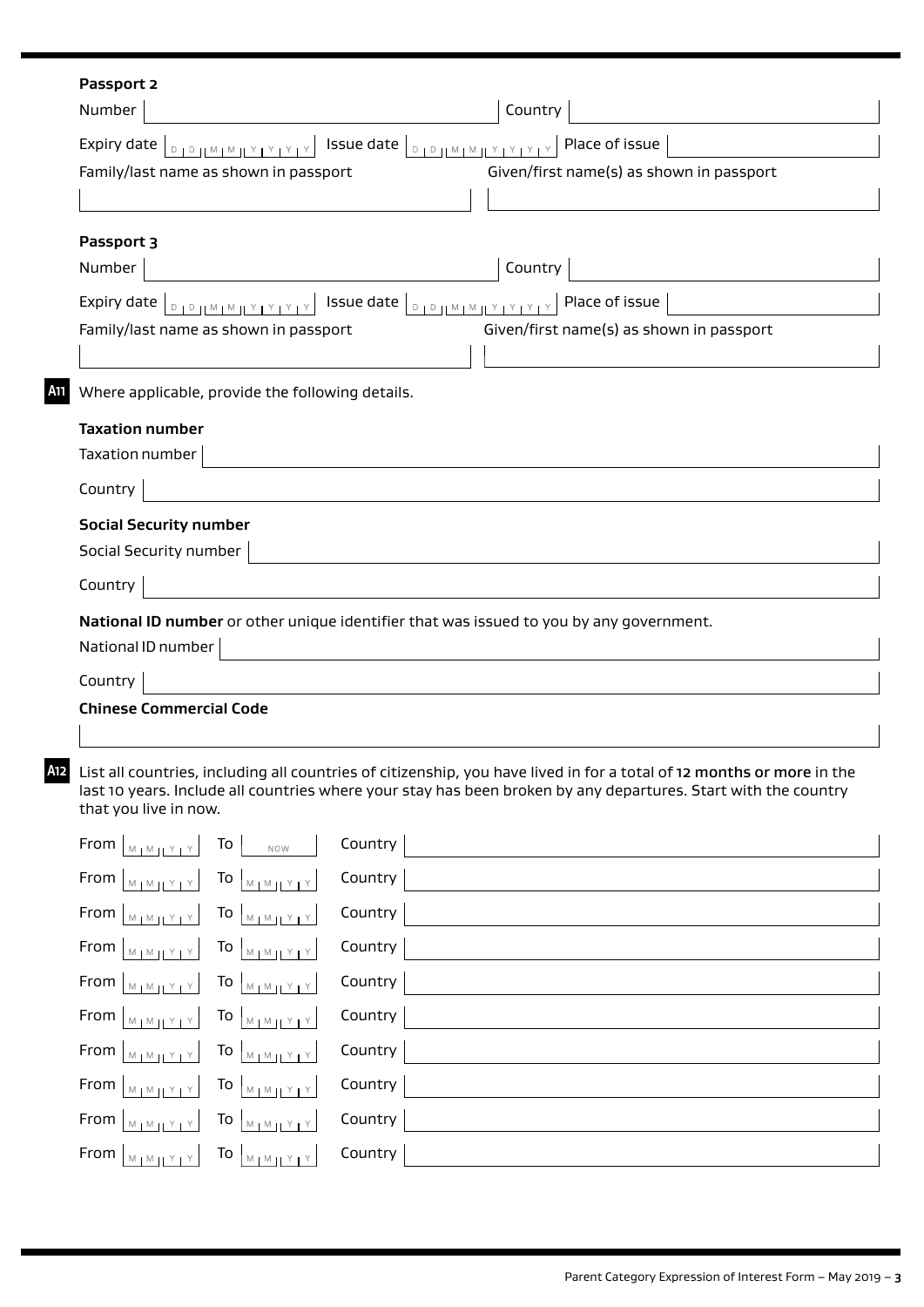**A13** Provide your residential address and contact details (do not use your adviser's address). This is considered your permanent place of residence for tax purposes.

| Telephone (daytime)                                                 | Telephone (evening)                                                                                                                                                                                                                                  |
|---------------------------------------------------------------------|------------------------------------------------------------------------------------------------------------------------------------------------------------------------------------------------------------------------------------------------------|
| Fax                                                                 | Email                                                                                                                                                                                                                                                |
| Immigration Act.                                                    | If different from your residential address, provide your mailing address. (Do not use your adviser's address.)<br>If you are in New Zealand and list a New Zealand address, this will be your New Zealand address for the purpose of the New Zealand |
| Number and street name/PO Box                                       |                                                                                                                                                                                                                                                      |
| Suburb                                                              |                                                                                                                                                                                                                                                      |
| City, PIN/ZIP code                                                  |                                                                                                                                                                                                                                                      |
| Country                                                             |                                                                                                                                                                                                                                                      |
| of citizenship.                                                     | If your residential address is in New Zealand, also provide your last residential address in your main country                                                                                                                                       |
| Number and street name/PO Box                                       |                                                                                                                                                                                                                                                      |
| Suburb                                                              |                                                                                                                                                                                                                                                      |
| City, PIN/ZIP code                                                  |                                                                                                                                                                                                                                                      |
| Country                                                             |                                                                                                                                                                                                                                                      |
| Same as address at   A13                                            | Name and address for communication about this Expression of Interest (EOI).<br>or $\Box$ Other                                                                                                                                                       |
| Name of contact person                                              |                                                                                                                                                                                                                                                      |
| Organisation name (if applicable) and address                       |                                                                                                                                                                                                                                                      |
| For help search: www.nzbn.govt.nz                                   | New Zealand Business Number (for New Zealand businesses only)<br>$-1$ , $1$ , $1$ , $1$ , $1$                                                                                                                                                        |
| Telephone (daytime)                                                 | Telephone (evening)                                                                                                                                                                                                                                  |
| Fax                                                                 | Email                                                                                                                                                                                                                                                |
|                                                                     | Do you authorise the person stated at $A_4$ to act on your behalf? $\Box$ Yes $\Box$ No                                                                                                                                                              |
|                                                                     | What is your preferred means of communication in relation to this EOI?<br>Email<br>Letter                                                                                                                                                            |
|                                                                     | If you prefer to be contacted by email, what email address do you want communications sent to?                                                                                                                                                       |
|                                                                     | Email address given at $ A_{13} $ or $\Box$ Email address given at $ A_{14} $ or $\Box$ Email address given below.                                                                                                                                   |
| organisation named at $ A4 $ to act on your behalf (if applicable)? | Do you authorise all other licensed immigration advisers or persons exempt from licensing who work for the                                                                                                                                           |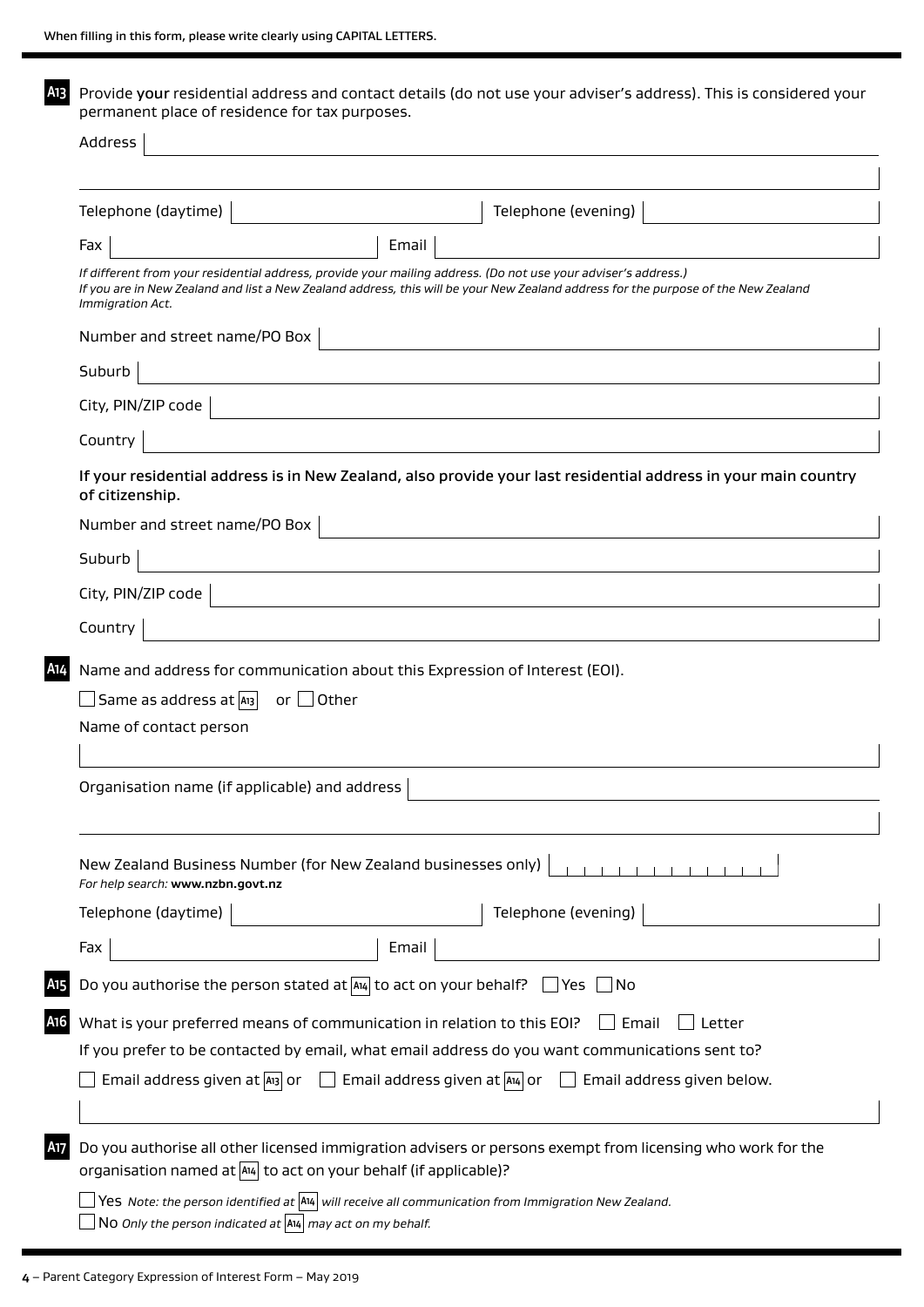| A18        | Have you received immigration advice on this EOI?                                                                                                                                          |  |  |
|------------|--------------------------------------------------------------------------------------------------------------------------------------------------------------------------------------------|--|--|
|            | You can find a definition of immigration advice at www.immigration.govt.nz/advice.                                                                                                         |  |  |
|            | Yes Make sure that your immigration adviser completes Section L: Immigration adviser's details.                                                                                            |  |  |
|            | $\Box$ No                                                                                                                                                                                  |  |  |
| A19        | If you have previously submitted an EOI provide the EOI number here.                                                                                                                       |  |  |
| A2O        | What is your current partnership status? (Select only one)                                                                                                                                 |  |  |
|            | Single<br>Separated<br>Partner/De facto<br>Divorced<br>Married/in civil union<br>Engaged<br>Widowed                                                                                        |  |  |
|            | Note: If you have a partner it is important to declare at $ \text{az} $ whether they are to be included in this Expression of Interest or not.                                             |  |  |
| A21        | Do you meet the minimum requirements for recognition of partnerships?<br>l INo<br>∐ Yes                                                                                                    |  |  |
|            | Refer to the Partner Category Guide (INZ 1207) under Partner in the section 'Summary of Terms'.                                                                                            |  |  |
|            | Will your partner be included in your residence application?<br>No<br>Yes                                                                                                                  |  |  |
|            | <b>Section B</b><br><b>Partner's identity</b>                                                                                                                                              |  |  |
|            | In this section we need to gather and confirm your partner's personal details. You must provide this information<br>even if your partner is not intending to apply for residence with you. |  |  |
|            | For more information, see 'Partner's identity and personal details' in the Parent Category Guide.                                                                                          |  |  |
| <b>B</b> 1 | Name as shown in passport                                                                                                                                                                  |  |  |
|            | Given/first name(s)<br>Family/last name                                                                                                                                                    |  |  |
|            |                                                                                                                                                                                            |  |  |
| В2         | Provide all other names you are known by or have ever been known by                                                                                                                        |  |  |
|            |                                                                                                                                                                                            |  |  |
|            | Preferred title $Mr \Box$ Mrs $\Box$ Ms $\Box$ Miss $\Box$<br>other (specify)<br>$Dr$ $\Box$                                                                                               |  |  |
|            | <b>B5</b> Date of birth $\vert_{\mathbb{D}_1\mathbb{D}_1\mathbb{M}_1\mathbb{M}_1\mathbb{M}_2\mathbb{M}_3\mathbb{M}_4\mathbb{M}_4}$<br>Gender $\Box$ Male<br>$\Box$ Female                  |  |  |
| <b>B6</b>  |                                                                                                                                                                                            |  |  |
|            | Country of birth                                                                                                                                                                           |  |  |
|            | Place of birth (ie town, city, or province)                                                                                                                                                |  |  |
| B7         | Provide your partner's birth certificate number and the name of the issuing authority.                                                                                                     |  |  |
|            | Birth certificate number                                                                                                                                                                   |  |  |
|            | Name of the issuing authority                                                                                                                                                              |  |  |
|            | State your partner's main country of citizenship                                                                                                                                           |  |  |
|            | List any other citizenships currently held.                                                                                                                                                |  |  |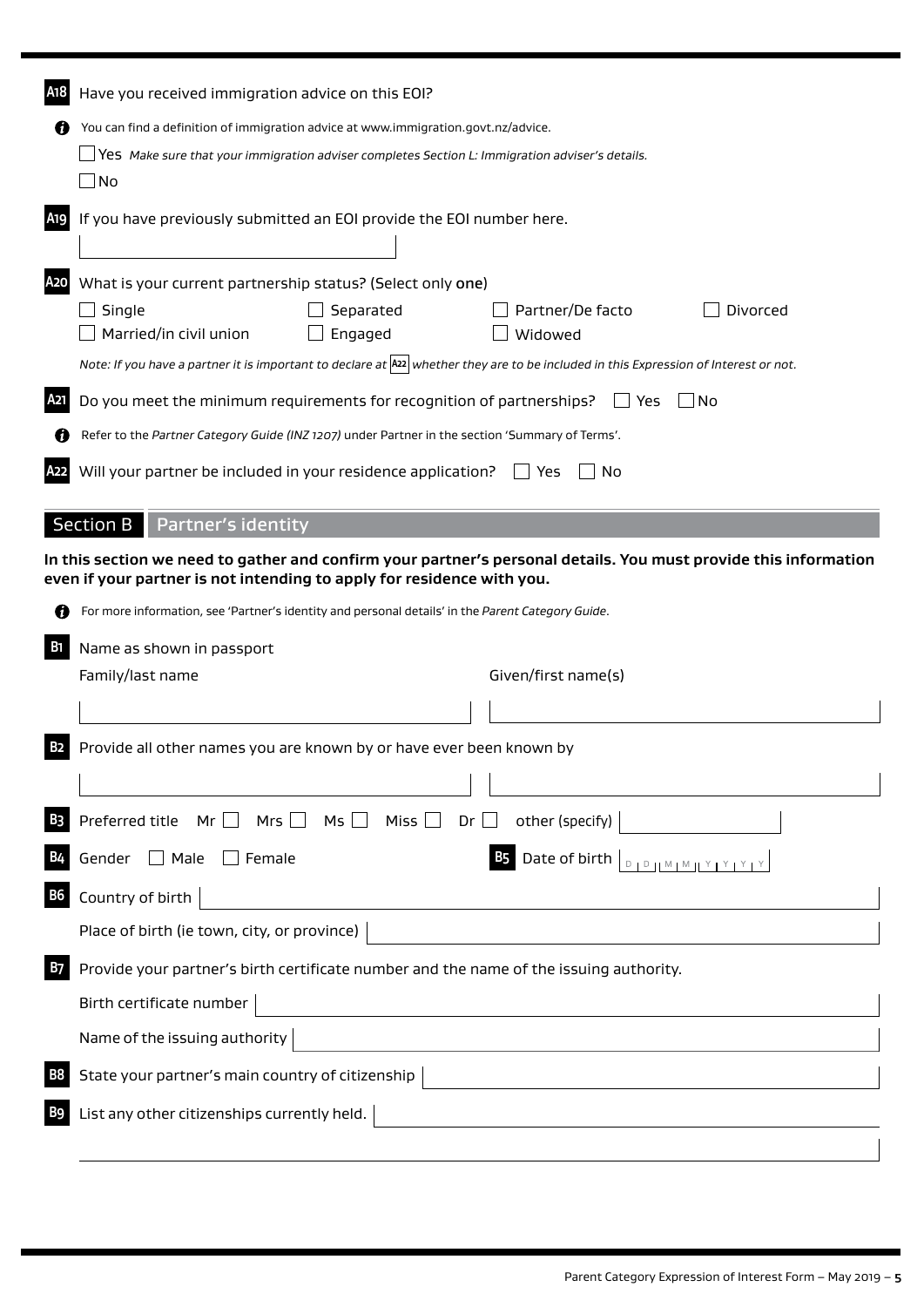| B10         | Details of all passports held by your partner.<br>Passport 1                                                                                                                                                                                                              |                                          |
|-------------|---------------------------------------------------------------------------------------------------------------------------------------------------------------------------------------------------------------------------------------------------------------------------|------------------------------------------|
|             | Number                                                                                                                                                                                                                                                                    | Country                                  |
|             | Family/last name as shown in passport                                                                                                                                                                                                                                     | Given/first name(s) as shown in passport |
|             |                                                                                                                                                                                                                                                                           |                                          |
|             | Passport 2                                                                                                                                                                                                                                                                |                                          |
|             | Number                                                                                                                                                                                                                                                                    | Country                                  |
|             | Expiry date $ _{\mathbb{D}_1 \mathbb{D}_1 \mathbb{N}_1 \mathbb{N}_1 \mathbb{N}_2 \mathbb{N}_1 \mathbb{Y}_1 \mathbb{Y}_1 \mathbb{Y}_1}$                                                                                                                                    |                                          |
|             | Family/last name as shown in passport                                                                                                                                                                                                                                     | Given/first name(s) as shown in passport |
|             |                                                                                                                                                                                                                                                                           |                                          |
|             | Passport 3                                                                                                                                                                                                                                                                |                                          |
|             | Number                                                                                                                                                                                                                                                                    | Country                                  |
|             | $\overline{a}$ Issue date $\overline{a}$<br>Expiry date $ _{\mathbb{D}_1 \mathbb{D}_1   \mathbb{M}_1 \mathbb{M}_1   \mathbb{M}_1 \mathbb{M}_1   \mathbb{M}_1 \mathbb{M}_1   \mathbb{M}_1 \mathbb{M}_1   \mathbb{M}_1}$                                                    | Place of issue                           |
|             | Family/last name as shown in passport                                                                                                                                                                                                                                     | Given/first name(s) as shown in passport |
|             |                                                                                                                                                                                                                                                                           |                                          |
| <b>B</b> 11 | Where applicable, provide the following details.                                                                                                                                                                                                                          |                                          |
|             | <b>Taxation number</b>                                                                                                                                                                                                                                                    |                                          |
|             | Taxation number                                                                                                                                                                                                                                                           | Country                                  |
|             | <b>Social Security number</b>                                                                                                                                                                                                                                             |                                          |
|             | Social Security number                                                                                                                                                                                                                                                    | Country                                  |
|             | National ID number or other unique identifier that was issued to you by any government.<br>National ID number                                                                                                                                                             | Country                                  |
|             |                                                                                                                                                                                                                                                                           |                                          |
|             | <b>Chinese Commercial Code</b>                                                                                                                                                                                                                                            |                                          |
| B12         | List all countries, including all countries of citizenship, your partner has lived in for a total of 12 months or more<br>in the last 10 years. Include all countries where their stay has been broken by any departures. Start with the<br>country that you live in now. |                                          |
|             | Country<br>From<br>To<br>$M + M + Y + Y$<br>NOW                                                                                                                                                                                                                           |                                          |
|             | Country<br>From<br>To $ _{\mathbb{M}_1 \mathbb{M}_1[\frac{y}{1}]}$<br>$M$ $M$ $N$ $Y$ $Y$                                                                                                                                                                                 |                                          |
|             | Country<br>From<br>To $ _{\mathbb{M}_1\mathbb{M}_1[\frac{Y+Y}{2}]}$<br>$M + M + Y + Y$                                                                                                                                                                                    |                                          |
|             | Country<br>From<br>To $ _{\mathbb{M}_1\mathbb{M}_2[\frac{Y}{Y}]}\times$<br>$M + M + Y + Y$                                                                                                                                                                                |                                          |
|             | Country<br>From<br>To<br>$M + M + Y + Y$<br>$M$   $M$   $Y$   $Y$                                                                                                                                                                                                         |                                          |
|             | Country<br>From<br>To<br>$M_{\rm H}$ M <sub>H</sub><br>$M + M + Y + Y$                                                                                                                                                                                                    |                                          |
|             | Country<br>From<br>To<br>$M_1M_H$                                                                                                                                                                                                                                         |                                          |
|             | Country<br>From<br>To<br>$M + M + Y +$<br>$M + M + Y + Y$                                                                                                                                                                                                                 |                                          |
|             | Country<br>From<br>To<br>$M + M + I$                                                                                                                                                                                                                                      |                                          |
|             | Country<br>From<br>To $ _{\mathbb{M}_1 \mathbb{M}_1 \mathbb{M}_2 \mathbb{M}_3}$<br>$M + M + \underline{Y + Y}$                                                                                                                                                            |                                          |

**B13** If your partner has previously submitted an EOI provide the EOI number here  $\Big|$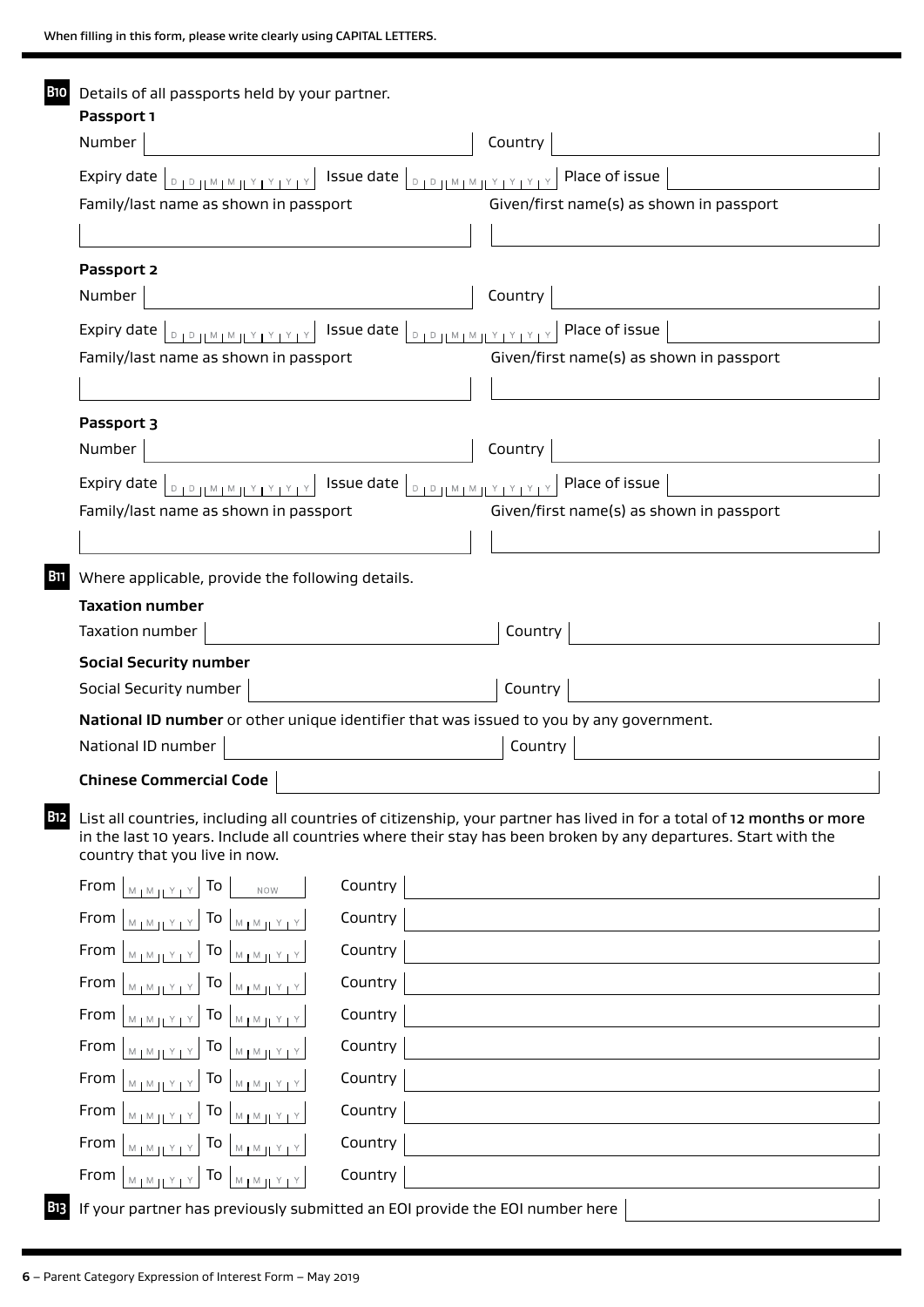|                                                                                                                                                  | <b>Character requirements</b><br>Section C                                                                                                                                                                                                                                                                                                                                                                                                                               |  |  |  |
|--------------------------------------------------------------------------------------------------------------------------------------------------|--------------------------------------------------------------------------------------------------------------------------------------------------------------------------------------------------------------------------------------------------------------------------------------------------------------------------------------------------------------------------------------------------------------------------------------------------------------------------|--|--|--|
|                                                                                                                                                  | In this section we need to confirm that you and any partner are of good character. This is a prerequisite<br>of the Parent Category.                                                                                                                                                                                                                                                                                                                                     |  |  |  |
|                                                                                                                                                  | Questions $\boxed{c}$ to $\boxed{c}$ relate to sections 15 and 16 of the Immigration Act 2009 (persons prohibited from being<br>granted a resident visa). People described in sections 15 and 16 of the Immigration Act 2009 cannot ordinarily<br>be granted residence in New Zealand.                                                                                                                                                                                   |  |  |  |
|                                                                                                                                                  | a character waiver to be granted residence. If you do not have a partner who you are including in this<br>Expression of Interest, answer each question for yourself only.                                                                                                                                                                                                                                                                                                |  |  |  |
| n                                                                                                                                                | For more information, see 'Character requirements' in the Parent Category Guide.                                                                                                                                                                                                                                                                                                                                                                                         |  |  |  |
| C1                                                                                                                                               | Have you or your partner ever been sentenced to imprisonment for a term of five years or more (including<br>any suspended sentences or any expunged criminal records)?<br>Yes $\Box$ No                                                                                                                                                                                                                                                                                  |  |  |  |
| C <sub>2</sub>                                                                                                                                   | Have you or your partner been sentenced to imprisonment for a term of 12 months or more within the last<br>10 years (including any suspended sentences or any expunged criminal records)?<br>Yes $\Box$ No                                                                                                                                                                                                                                                               |  |  |  |
| C3                                                                                                                                               | Are you or your partner subject to a period of prohibition under the Immigration Act 2009? $\Box$ Yes<br>∣No                                                                                                                                                                                                                                                                                                                                                             |  |  |  |
|                                                                                                                                                  | Have you or your partner ever been deported from any country, excluding New Zealand? $\Box$ Yes $\Box$ No                                                                                                                                                                                                                                                                                                                                                                |  |  |  |
| C <sub>5</sub>                                                                                                                                   | Have you or your partner been involved in any terrorist activities or supported similar violent activities?<br>No Pres D                                                                                                                                                                                                                                                                                                                                                 |  |  |  |
| C6                                                                                                                                               | Have you or your partner been a member of, or belonged to, any terrorist group? $\Box$ Yes $\Box$ No                                                                                                                                                                                                                                                                                                                                                                     |  |  |  |
| C <sub>7</sub>                                                                                                                                   | Have you or your partner been involved in any drug trading or trafficking? $\Box$ Yes $\Box$ No                                                                                                                                                                                                                                                                                                                                                                          |  |  |  |
| C8                                                                                                                                               | Have you or your partner been a member of, or belonged to, any group with criminal objectives? $\Box$<br>Yes<br>No.                                                                                                                                                                                                                                                                                                                                                      |  |  |  |
| C9<br>Have you or your partner been a member of, or belonged to, any group that has engaged in or supported<br>criminal activities?<br>No<br>Yes |                                                                                                                                                                                                                                                                                                                                                                                                                                                                          |  |  |  |
|                                                                                                                                                  | If you answered Yes to any of questions $\boxed{\alpha}$ to $\boxed{\omega}$ , you must provide a full explanation about the<br>surrounding circumstances. If, having considered your explanation, INZ assesses that you are a person<br>to whom sections 15 and 16 of the Immigration Act applies, you will not be invited to apply for residence.                                                                                                                      |  |  |  |
|                                                                                                                                                  |                                                                                                                                                                                                                                                                                                                                                                                                                                                                          |  |  |  |
| C <sub>10</sub>                                                                                                                                  | Are you or your partner currently under investigation, or wanted, by any law enforcement agency in any country?<br>$\Box$ Yes $\Box$ No                                                                                                                                                                                                                                                                                                                                  |  |  |  |
| C <sub>11</sub>                                                                                                                                  | Have you or your partner ever been convicted or found guilty of any offence(s) against the law in any country<br>(including convictions that resulted in a suspended sentence or any expunged criminal records)?<br>Yes $\Box$ No                                                                                                                                                                                                                                        |  |  |  |
| C12                                                                                                                                              | Have you or your partner been convicted of an offence (including a traffic offence), committed within the last<br>five years, involving dangerous driving, driving having consumed excessive alcohol (including drunk driving and<br>driving with a blood or breath alcohol content in excess of a specified limit) or driving having consumed drugs<br>(including convictions that resulted in a suspended sentence or any expunged criminal records)?<br>Yes  <br>  No |  |  |  |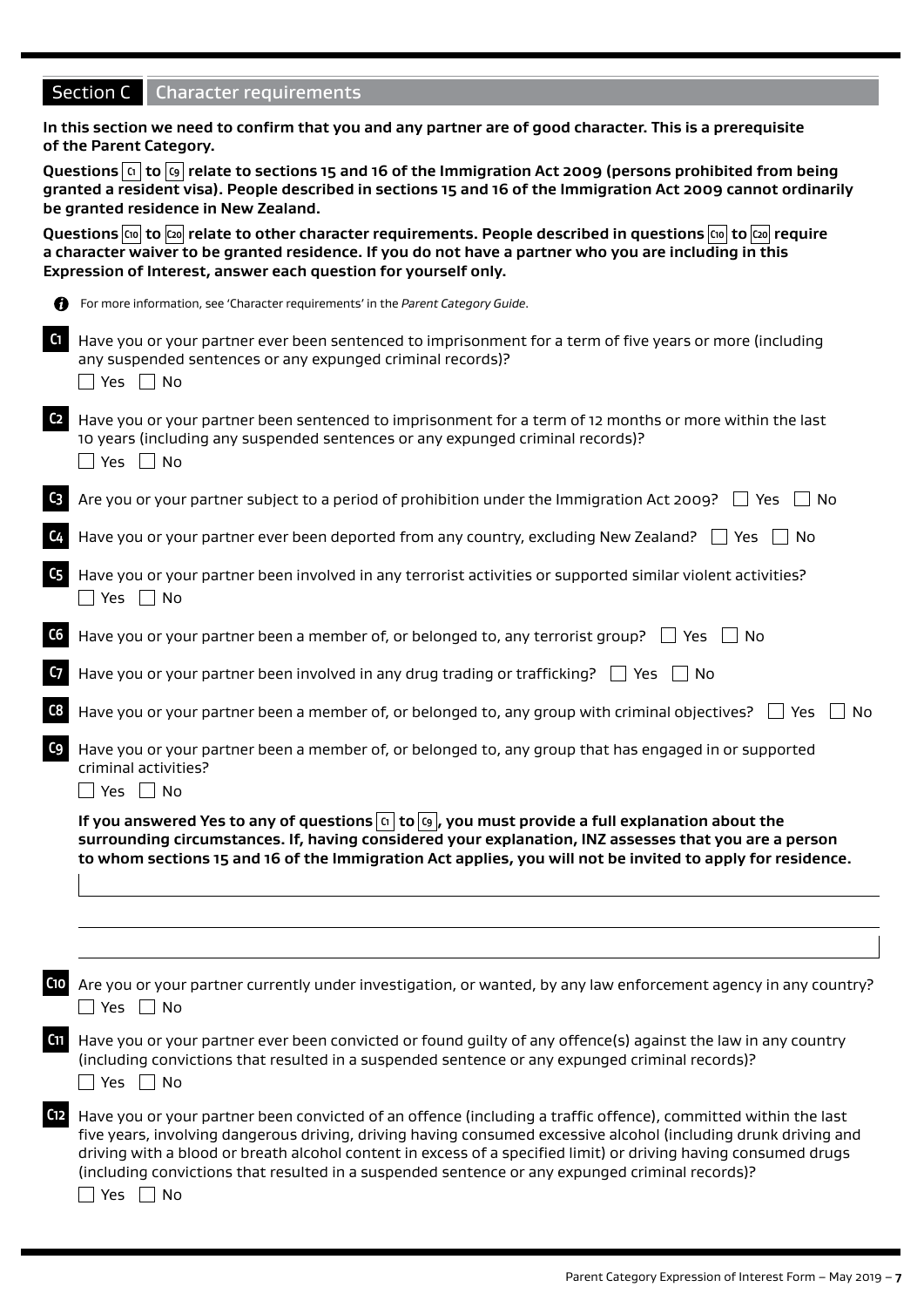|                 | Have you or your partner ever been charged with any offence against the law in any country?<br>l I Yes<br>No                                                                                                                                                                                                                                                  |
|-----------------|---------------------------------------------------------------------------------------------------------------------------------------------------------------------------------------------------------------------------------------------------------------------------------------------------------------------------------------------------------------|
|                 | Have you or your partner ever been refused entry to any country, excluding New Zealand?<br>l Yes<br>No.                                                                                                                                                                                                                                                       |
| C15             | Have you or your partner ever been refused a visa/permit for any country, excluding New Zealand?<br>⊃Yes ∏ No                                                                                                                                                                                                                                                 |
| C <sub>16</sub> | Have you or your partner been involved in any people trafficking? $\Box$ Yes<br>$\vert$ $\vert$ No                                                                                                                                                                                                                                                            |
| C17             | Have you or your partner been a member of, or belonged to, any group of people that had/has objectives<br>or principles based on hostility against people or groups of people on the basis of colour, race, ethnic or<br>national origins?<br>$\Box$ Yes $\Box$ No                                                                                            |
| C <sub>18</sub> | Have you or your partner been a member of, or belonged to, any group of people that had/has objectives or<br>principles based on an assumption that persons of a particular race or colour are inherently inferior or superior<br>to other races or colours?<br>$\Box$ Yes $\Box$ No                                                                          |
| C19             | Have you or your partner, in the course of applying for a New Zealand visa, made any statement or provided any<br>information, evidence, or submission that was false, misleading or forged, or withheld material information?<br>│ Yes │ No                                                                                                                  |
| C <sub>20</sub> | Have you or your partner, in supporting any application by another person for a New Zealand visa, made any<br>statement or provided any information, evidence, or submission that was false, misleading, or forged?<br>  No<br>Yes                                                                                                                            |
|                 | If you answered Yes to any of questions $\cos  \cos  \cos  $ you must provide a full explanation about the<br>surrounding circumstances. If your Expression of Interest is selected from the Pool you, or your partner,<br>may be asked to provide a police certificate or other relevant information to enable INZ to fully consider<br>those circumstances. |
|                 |                                                                                                                                                                                                                                                                                                                                                               |
|                 |                                                                                                                                                                                                                                                                                                                                                               |
|                 | Attach additional sheets if necessary.                                                                                                                                                                                                                                                                                                                        |
|                 | Section D   Health requirements                                                                                                                                                                                                                                                                                                                               |
|                 | In this section we need to confirm that you and any partner meet a minimum standard of health, which is a<br>prerequisite of the Parent Category. Providing accurate information about your health status is very important.                                                                                                                                  |

Questions **D1** to  $\boxed{p_4}$  list medical conditions for which a medical waiver cannot be granted. People with these **conditions cannot ordinarily be granted residence in New Zealand. If you do not have a partner who you are including in this Expression of Interest, answer each question for yourself only.**

Read the leaflet *Health Requirements (INZ 1121)* for more information.

**D1** Do you or your partner require, or are either of you likely to require, dialysis treatment in the immediate future?  $\Box$  Yes  $\Box$  No

**D2** Do you or your partner have tuberculosis (TB)?  $\Box$  Yes  $\Box$  No

| <b>B</b> Do you or your partner have severe haemophilia? $\Box$ Yes $\Box$ No |  |  |
|-------------------------------------------------------------------------------|--|--|
|-------------------------------------------------------------------------------|--|--|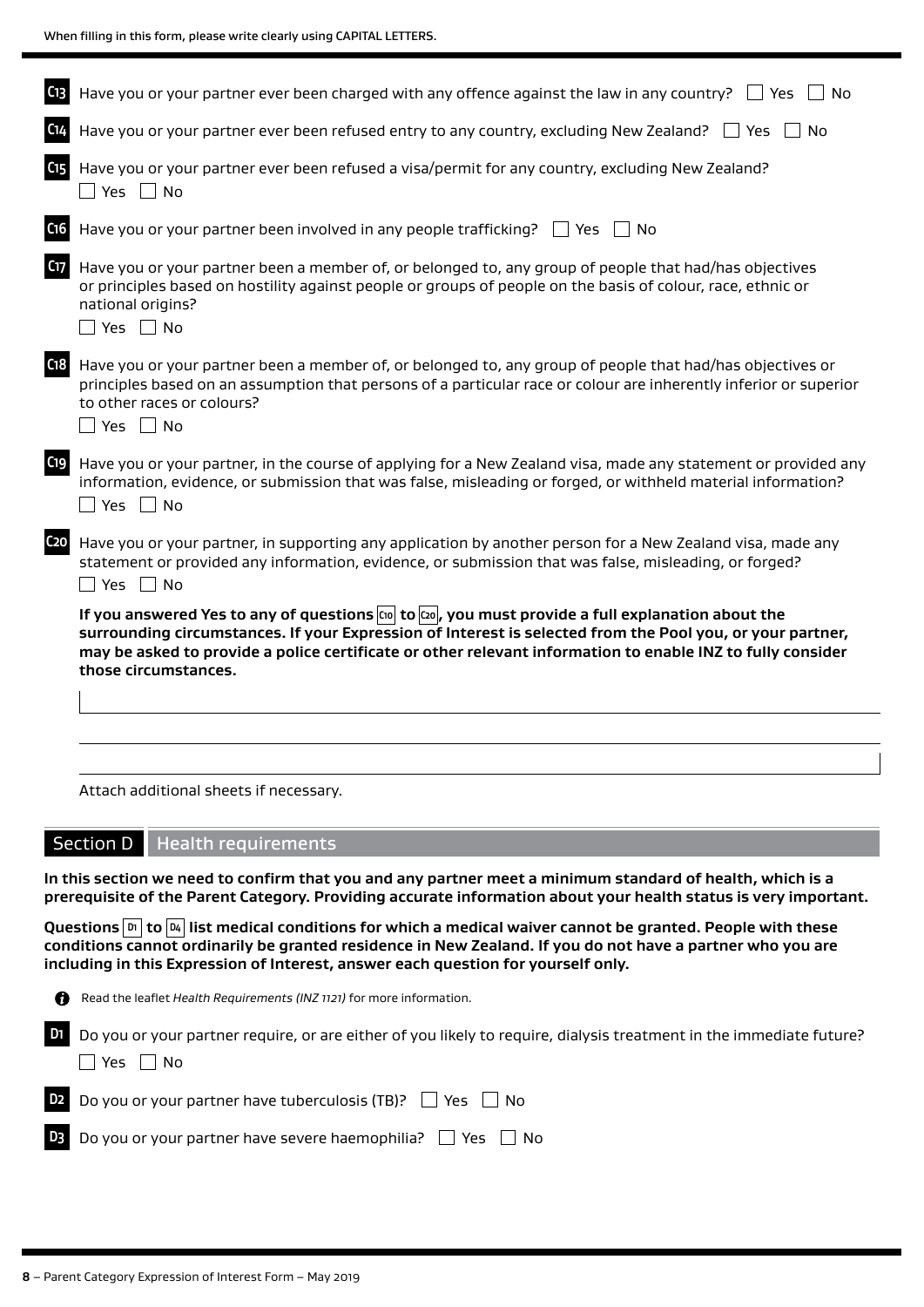| D4             | Do you or your partner have a physical incapacity that requires full-time care? $\Box$ Yes $\Box$ No                                                                                                                                                                                                                                                                             |
|----------------|----------------------------------------------------------------------------------------------------------------------------------------------------------------------------------------------------------------------------------------------------------------------------------------------------------------------------------------------------------------------------------|
|                | If you answered Yes to any of questions $\boxed{\scriptscriptstyle{\text{D}}}$ to $\boxed{\scriptscriptstyle{\text{D}}_4}$ , you must provide an explanation of your medical<br>condition. If, having considered your explanation, we assess that your medical condition is one for which<br>a medical waiver cannot be granted, you will not be invited to apply for residence. |
|                |                                                                                                                                                                                                                                                                                                                                                                                  |
|                |                                                                                                                                                                                                                                                                                                                                                                                  |
|                |                                                                                                                                                                                                                                                                                                                                                                                  |
|                |                                                                                                                                                                                                                                                                                                                                                                                  |
| D <sub>5</sub> | Have you or your partner been exposed to, or diagnosed with, any infectious or communicable diseases?<br>$\Box$ Yes $\Box$ No                                                                                                                                                                                                                                                    |
| D <sub>6</sub> | Are you or your partner receiving, or have either of you received, any treatment for any psychiatric condition or<br>developmental disorder?<br>$\sqsupset$ Yes $\;\sqcap$ No                                                                                                                                                                                                    |
| D7             | Do you or your partner have any condition that is likely to require ongoing treatment or medication?<br>⊃Yes ∩No                                                                                                                                                                                                                                                                 |
|                | If you answered Yes to any of questions $\overline{p_5}$ to $\overline{p_7}$ , you must provide an explanation of your or your partner's<br>medical condition. If your Expression of Interest is selected from the Pool, you may be asked to provide a<br>medical certificate to confirm this information to enable INZ to fully consider those circumstances.                   |
|                |                                                                                                                                                                                                                                                                                                                                                                                  |
|                |                                                                                                                                                                                                                                                                                                                                                                                  |
|                |                                                                                                                                                                                                                                                                                                                                                                                  |
|                | Attach additional sheets if necessary.                                                                                                                                                                                                                                                                                                                                           |
|                |                                                                                                                                                                                                                                                                                                                                                                                  |
|                | <b>Section E</b><br><b>English language ability</b>                                                                                                                                                                                                                                                                                                                              |
|                | In this section we ask you to confirm that you meet the minimum standard of English language, which is<br>a prerequisite of the Parent Category. Provide the following details about your English language ability.                                                                                                                                                              |
| O              | For more information, see 'English language ability' in the Parent Category Guide.                                                                                                                                                                                                                                                                                               |
| E1             | How do you meet the requirement for a minimum standard of English? (Select only one.)                                                                                                                                                                                                                                                                                            |
| O              | Refer to the 'Completing Section E: English language ability' in the Parent Category Guide.                                                                                                                                                                                                                                                                                      |
|                | Acceptable English Language test results. See the table on the next page. Go to $ s $                                                                                                                                                                                                                                                                                            |
|                | Completed a qualification, that was conducted entirely in English, to the minimum standard as defined in the<br>guide. Go to $ \mathbf{E}_4 $                                                                                                                                                                                                                                    |
|                | Completed qualifications that meet the minimum standard, as defined in the guide. Go to $ \mathbf{a} $                                                                                                                                                                                                                                                                           |
|                | Otherwise meets the minimum standard, as defined in the guide. Go to $ E $                                                                                                                                                                                                                                                                                                       |
|                | None of the above.                                                                                                                                                                                                                                                                                                                                                               |

*Note: You must pre-purchase English for Speakers of Other Languages (ESOL) tuition if you do not meet the minimum standard of English. You will need to attend English language classes once you arrive in New Zealand.*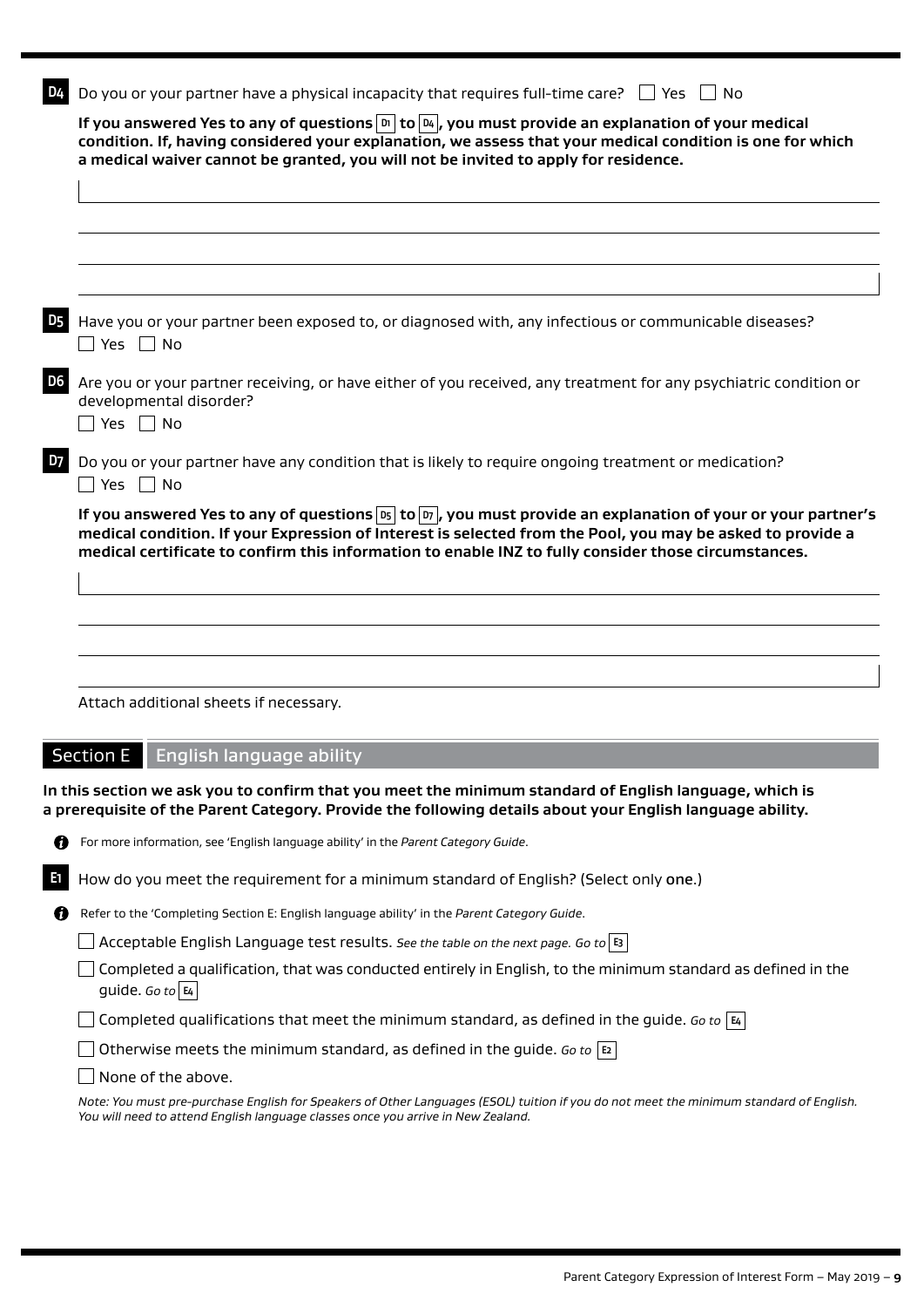# Acceptable English language test results

#### The following English language test results are acceptable:

| <b>Test</b>                                                                           | Minimum score required                                                                                                                                                                   |
|---------------------------------------------------------------------------------------|------------------------------------------------------------------------------------------------------------------------------------------------------------------------------------------|
| International English Language Testing System<br>(IELTS) – General or Academic Module | 4.0 or more in at least two of the four skills (Listening, Reading, Writing and Speaking)<br>0r<br>An overall score of 5.0 or more                                                       |
| Test of English as a Foreign Language Internet-<br>based Test (TOEFL iBT)             | At least two of the following skill scores:<br>Listening: 2 or more<br>Reading: 2 or more<br>Writing: 11 or more<br>Speaking: 11 or more<br>0r<br>An overall score of 35 or more         |
| Pearson Test of English Academic (PTE<br>Academic)                                    | 29 or more in at least two of the four skills (Listening, Reading, Writing and Speaking)<br>0r<br>An overall score of 36 or more                                                         |
| Cambridge English B2 First (FCE)<br>or<br>B2 First for Schools (FCE for Schools)      | 142 or more in at least two of the four skills (Listening, Reading, Writing and Speaking)<br>0r<br>An overall score of 154 or more                                                       |
| Occupational English Test (OET)                                                       | Grade D or higher in at least two of the four skills (Listening, Reading, Writing and Speaking)<br>0r<br>Grade C or higher in all four skills (Listening, Reading, Writing and Speaking) |

**E2** Provide details explaining why you meet the minimum standard, as defined in the Guide under English Language Requirements in the section 'Summary of Terms'.

**E3** If you have an acceptable English language test result, provide details below:

Please confirm which test you have taken, and provide the relevant test details that will allow us to verify your test results (e.g. test report form number, candidate/test taker ID, any other unique number assigned to you (e.g. secret number, registration number)).

| Date you sat your test $ _{\mathbb{D}_1 \mathbb{D}_1 \mathbb{M}_1 \mathbb{M}_1 \mathbb{M}_1 \mathbb{M}_1 \mathbb{M}_1 \mathbb{M}_1 \mathbb{M}_1}$ |  |  |  |  |
|---------------------------------------------------------------------------------------------------------------------------------------------------|--|--|--|--|
| Listening score                                                                                                                                   |  |  |  |  |
| Reading score                                                                                                                                     |  |  |  |  |
| Writing score                                                                                                                                     |  |  |  |  |
| Speaking score                                                                                                                                    |  |  |  |  |
| Overall score (if applicable)                                                                                                                     |  |  |  |  |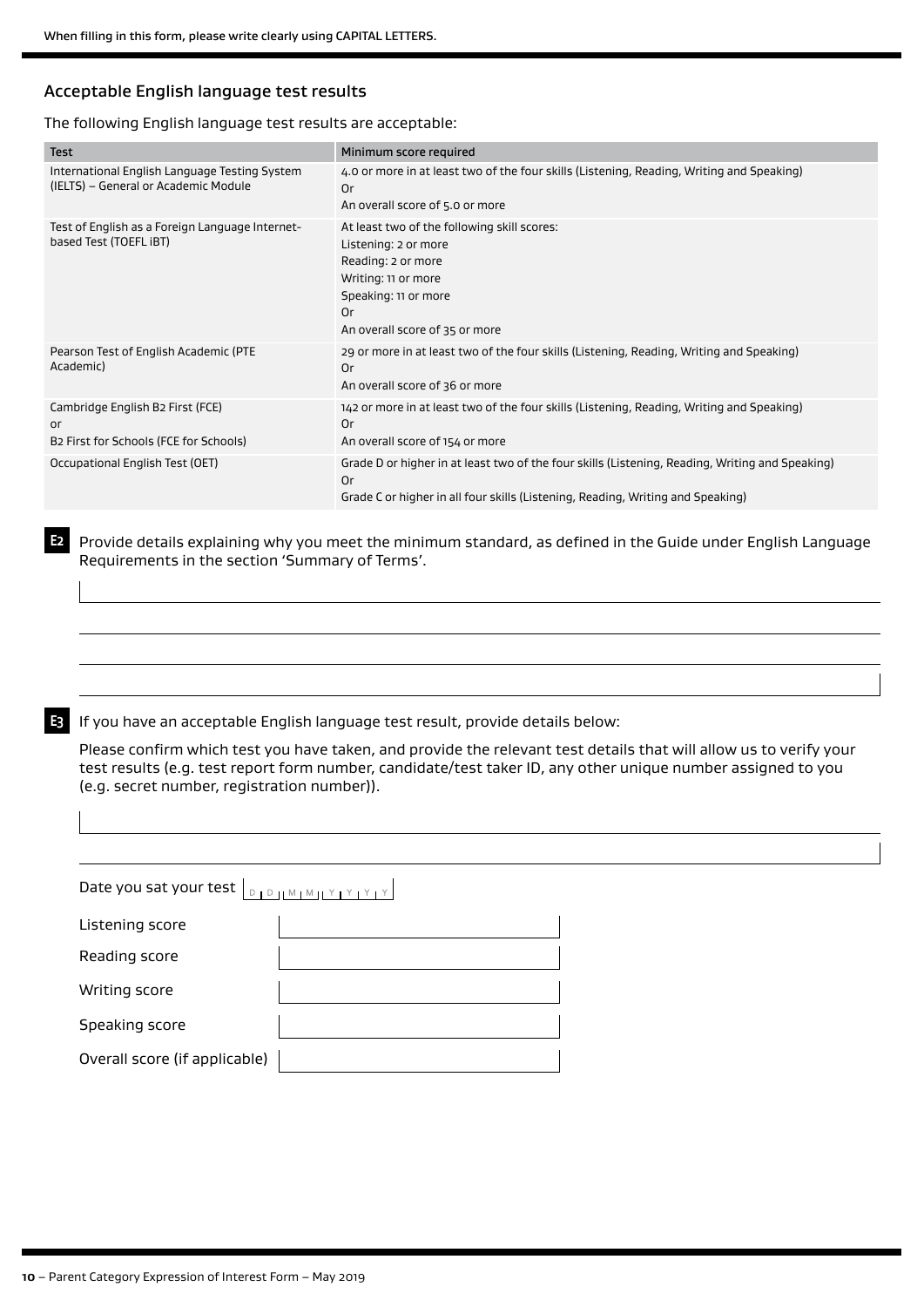| E4 |                                             | How does your partner meet the requirement for a minimum standard of English (select only one)?                                                                                                                                               |
|----|---------------------------------------------|-----------------------------------------------------------------------------------------------------------------------------------------------------------------------------------------------------------------------------------------------|
|    |                                             | Acceptable English language test results, as set out in the table above. Go to $\vert$ E3                                                                                                                                                     |
|    | guide. Go to Section F: Family details.     | Completed a qualification, that was conducted entirely in English, to the minimum standard as defined in the                                                                                                                                  |
|    |                                             | Completed qualifications that meet the minimum standard, as defined in the guide. Go to Section F: Family details.                                                                                                                            |
|    |                                             | Otherwise meets the minimum standard, as defined in the guide. Go to $ \mathfrak{s} $                                                                                                                                                         |
|    | None of the above.                          |                                                                                                                                                                                                                                               |
|    |                                             | Note: Your partner must pre-purchase English for Speakers of Other Languages (ESOL) tuition if they do not meet the minimum standard of<br>English. Your partner will need to attend English language classes once you arrive in New Zealand. |
| E5 |                                             | Provide details explaining why your partner meets the minimum standard, as defined in the Guide under English<br>Language Requirements in the section 'Summary of Terms'.                                                                     |
|    |                                             |                                                                                                                                                                                                                                               |
|    |                                             |                                                                                                                                                                                                                                               |
|    |                                             |                                                                                                                                                                                                                                               |
|    |                                             |                                                                                                                                                                                                                                               |
| E6 |                                             | If your partner has an acceptable English language test result, provide details below:                                                                                                                                                        |
|    | (e.g. secret number, registration number)). | Please confirm which test they have taken, and provide the relevant test details that will allow us to verify their<br>test results (e.g. test report form number, candidate/test taker ID, any other unique number assigned to them          |
|    |                                             |                                                                                                                                                                                                                                               |
|    | Date they sat their test                    | $\begin{array}{c}\nD \cup Y \cup Y \cup M \cup M \cup M \cup M \cup M \end{array}$                                                                                                                                                            |
|    | Listening score                             |                                                                                                                                                                                                                                               |
|    | Reading score                               |                                                                                                                                                                                                                                               |
|    | Writing score                               |                                                                                                                                                                                                                                               |
|    | Speaking score                              |                                                                                                                                                                                                                                               |
|    | Overall score (if applicable)               |                                                                                                                                                                                                                                               |
|    |                                             |                                                                                                                                                                                                                                               |
|    |                                             |                                                                                                                                                                                                                                               |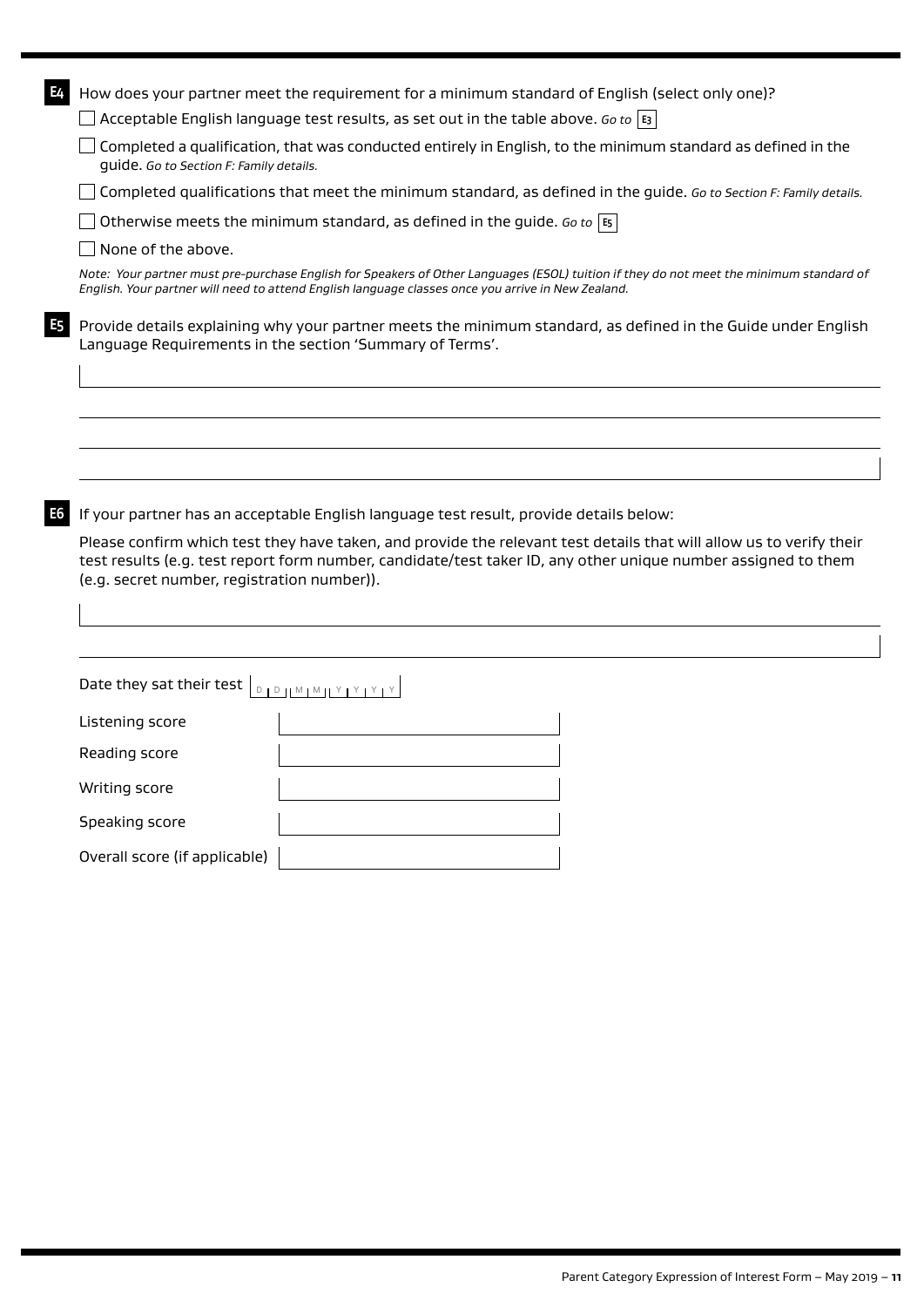# **Section F** Family details

**In this section, please give details of ALL your family, whether they are migrating with you or not. It is not necessary to list deceased family members. If you or your partner have any dependent child(ren) you will not be eligible for residence under the Parent Category.**



For more information, see 'Family details' in the *Parent Category Guide*.



**F1** Do you or your partner (if any) have any dependent children?  $\Box$  Yes  $\Box$  No

**F2** Please give your parents' details. Include both biological and adoptive parents, if applicable. If your parents are deceased, give details of legal guardians (if any), and/or grandparents.

| Full name | Gender<br>(M/F) | Date of birth<br>(DD/MM/YYYY) | Partnership status<br>(eg single, married, partner<br>etc) | Country of residence |
|-----------|-----------------|-------------------------------|------------------------------------------------------------|----------------------|
|           |                 |                               |                                                            |                      |
|           |                 |                               |                                                            |                      |
|           |                 |                               |                                                            |                      |
|           |                 |                               |                                                            |                      |

**F3** Please give the details of your brothers and sisters. Include half-, step-, and adopted brothers and sisters.

| Full name | Gender<br>(M/F) | Date of birth<br>(DD/MM/YYYY) | Partnership status<br>(eg single, married, partner<br>etc) | Country of residence |
|-----------|-----------------|-------------------------------|------------------------------------------------------------|----------------------|
|           |                 | $\sqrt{2}$                    |                                                            |                      |
|           |                 | $\overline{a}$                |                                                            |                      |
|           |                 | $\sqrt{2}$                    |                                                            |                      |
|           |                 | $\sqrt{2}$                    |                                                            |                      |
|           |                 | $\left  \quad \right $        |                                                            |                      |
|           |                 | $\sqrt{2}$                    |                                                            |                      |
|           |                 |                               |                                                            |                      |
|           |                 |                               |                                                            |                      |

**F4** Please give details of any children you have. Include any biological, adopted, and step-children from previous or current marriages/relationships.

| Full name | Gender<br>(M/F) | Date of birth<br>(DD/MM/YYYY) | Partnership status<br>(eg single, married, partner<br>etc) | Country of residence |
|-----------|-----------------|-------------------------------|------------------------------------------------------------|----------------------|
|           |                 |                               |                                                            |                      |
|           |                 |                               |                                                            |                      |
|           |                 |                               |                                                            |                      |
|           |                 |                               |                                                            |                      |
|           |                 |                               |                                                            |                      |
|           |                 |                               |                                                            |                      |
|           |                 |                               |                                                            |                      |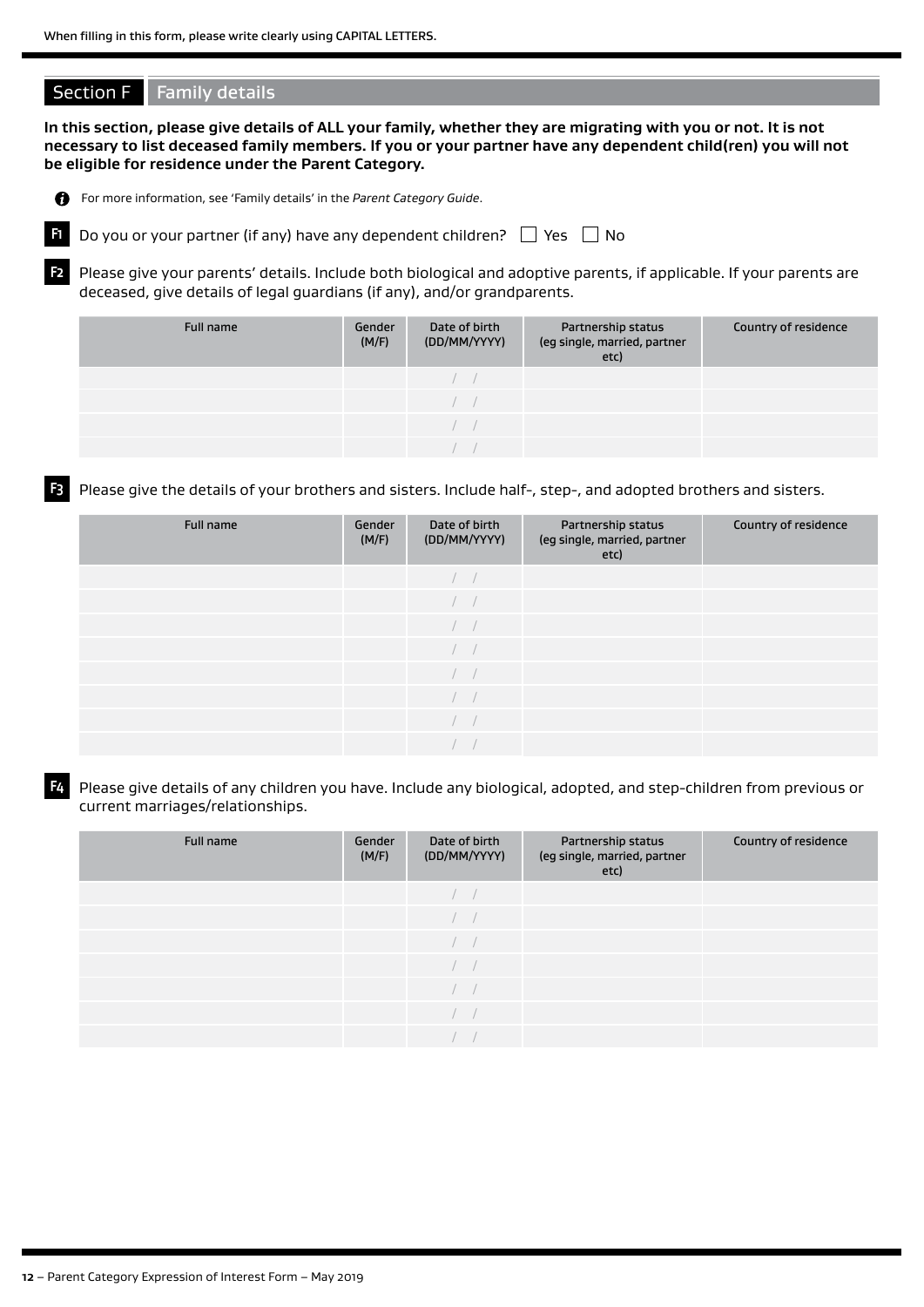# Answer questions **F5** to **F7** if you are including a partner.

## **In the following questions, please give details of ALL your partner's family. It is not necessary to list deceased family members.**

**F5** Please give your partner's parents' details. Include both biological and adoptive parents, if applicable. If both parents are deceased, give details of legal guardians (if any), and/or grandparents.

| Full name | Gender<br>(M/F) | Date of birth<br>(DD/MM/YYYY) | Partnership status<br>(eg single, married, partner<br>etc) | Country of residence |
|-----------|-----------------|-------------------------------|------------------------------------------------------------|----------------------|
|           |                 |                               |                                                            |                      |
|           |                 |                               |                                                            |                      |
|           |                 |                               |                                                            |                      |
|           |                 |                               |                                                            |                      |

# **F6** Please give the details of your partner's brothers and sisters. Include half-, step-, and adopted brothers and sisters.

| Full name | Gender<br>(M/F) | Date of birth<br>(DD/MM/YYYY) | Partnership status<br>(eg single, married, partner<br>etc) | Country of residence |
|-----------|-----------------|-------------------------------|------------------------------------------------------------|----------------------|
|           |                 |                               |                                                            |                      |
|           |                 |                               |                                                            |                      |
|           |                 |                               |                                                            |                      |
|           |                 |                               |                                                            |                      |
|           |                 |                               |                                                            |                      |
|           |                 |                               |                                                            |                      |

**F7** Do you have any children? This includes biological children, adopted children, and step-children from previous marriages/relationships.

Yes. *Provide details below.*

No. *Go to Section G: Sponsor details.*

| Full name | Gender<br>(M/F) | Date of birth<br>(DD/MM/YYYY) | Partnership status<br>(eg single, married,<br>partner etc) | Country of<br>residence | Does the person<br>intend to migrate<br>with you? (Y/N) |
|-----------|-----------------|-------------------------------|------------------------------------------------------------|-------------------------|---------------------------------------------------------|
|           |                 | man a                         |                                                            |                         |                                                         |
|           |                 | maria                         |                                                            |                         |                                                         |
|           |                 | 1 J                           |                                                            |                         |                                                         |
|           |                 |                               |                                                            |                         |                                                         |
|           |                 |                               |                                                            |                         |                                                         |
|           |                 |                               |                                                            |                         |                                                         |
|           |                 |                               |                                                            |                         |                                                         |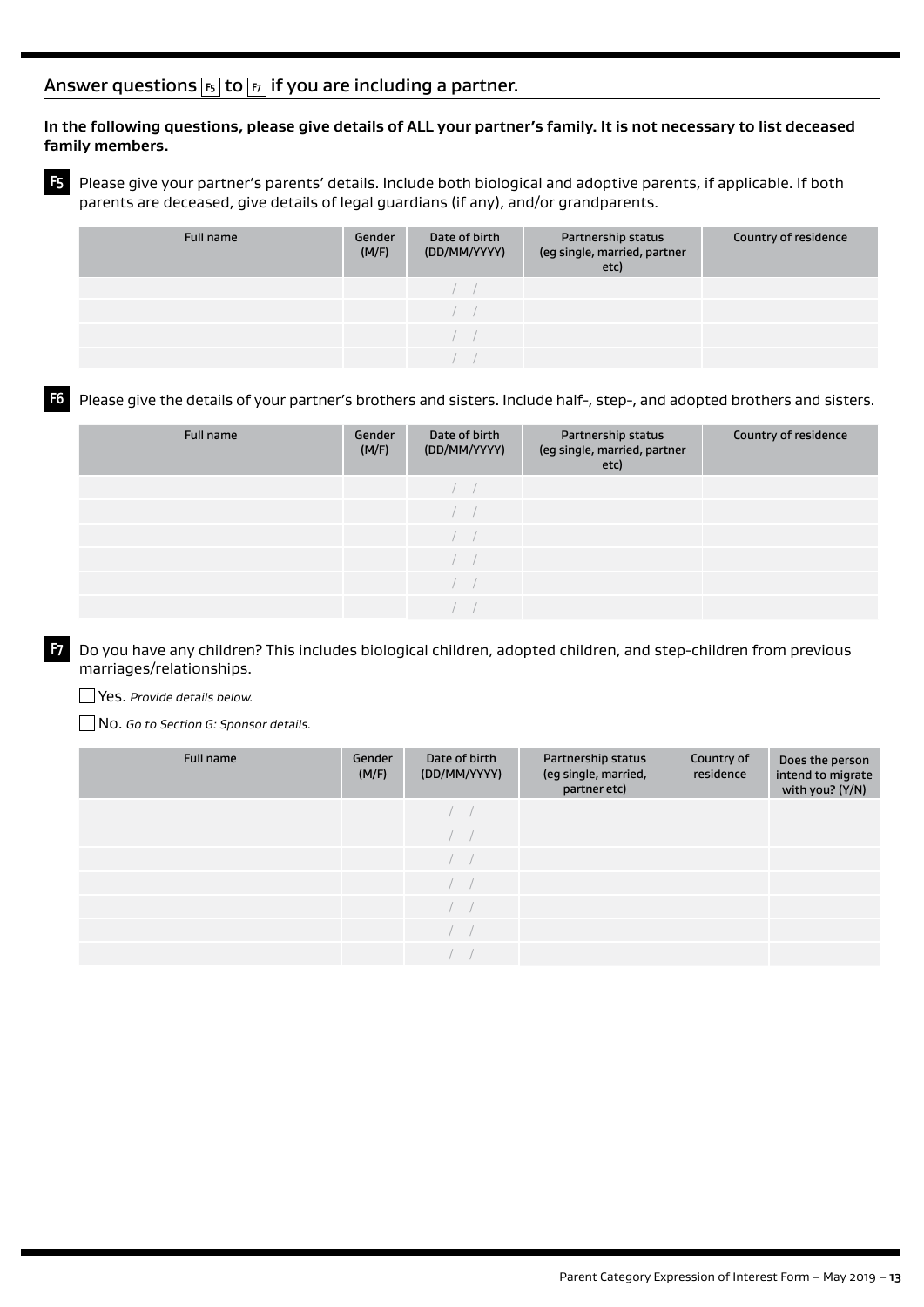When filling in this form, please write clearly using CAPITAL LETTERS.

|                 | Section G   Sponsor details                                                                                                                     |
|-----------------|-------------------------------------------------------------------------------------------------------------------------------------------------|
|                 | For more information, see 'Sponsor details' in the Parent Category Guide.                                                                       |
|                 |                                                                                                                                                 |
| G1              | Sponsor's name as shown in their passport<br>Given/first name(s)<br>Family/last name                                                            |
|                 |                                                                                                                                                 |
| G <sub>2</sub>  | Other names they are known by or have ever been known by                                                                                        |
|                 |                                                                                                                                                 |
| G3              | Gender $\Box$ Male<br>G4 Date of birth $\boxed{\text{p}_1\text{p}_1\text{M}_1\text{M}_1\text{Y}_1\text{Y}_1\text{Y}_1}$<br>$\vert \vert$ Female |
| G5              | Country of birth                                                                                                                                |
|                 |                                                                                                                                                 |
| G6              | Country (or countries) of citizenship                                                                                                           |
| G7              | Your sponsor's current address and telephone number.                                                                                            |
|                 | Address                                                                                                                                         |
|                 |                                                                                                                                                 |
|                 | Telephone (daytime)<br>Telephone (evening)                                                                                                      |
|                 | Email<br>Fax                                                                                                                                    |
|                 | Sponsor's eligibility                                                                                                                           |
|                 | If your expression of interest is selected before your sponsor is eligible, you may not be invited to apply                                     |
|                 | for residence.                                                                                                                                  |
|                 | For more information on sponsor eligibility, see 'Requirements to gain residence' in the Parent Category Guide.                                 |
| G8              | Is your sponsor currently in New Zealand? $\Box$ Yes<br>∣No                                                                                     |
| G9              | Is your sponsor a New Zealand residence class visa holder or a New Zealand citizen?                                                             |
|                 | Yes If applicable, what date were they first granted residence in New Zealand?<br>$D + D + M + M + Y + Y + Y + Y$<br>No                         |
| <b>G10</b>      | If your sponsor holds a residence class visa, is it subject to conditions under Section 49 of the Immigration Act?                              |
|                 | $\Box$ No<br>$\Box$ Not applicable<br>$\Box$ Yes                                                                                                |
| G <sub>11</sub> | If your sponsor holds a New Zealand residence class visa, is your sponsor liable for deportation?                                               |
|                 | $\Box$ No<br>Not applicable<br>__ Yes                                                                                                           |
| G12             | Is New Zealand your sponsor's primary place of established residence? $\Box$ Yes<br>No                                                          |
| G13             | Has your sponsor previously breached any sponsorship obligations or do they have any outstanding debts as a                                     |
|                 | result of another sponsorship arrangement?<br>$\Box$ Yes $\Box$ No                                                                              |
| G14             | Has your sponsor entered insolvency procedures or been adjudicated bankrupt?<br>l Yes<br>No.                                                    |
| G <sub>15</sub> | Is your sponsor serving a custodial sentence or are they awaiting sentencing after being convicted of a crime                                   |
|                 | which carries a custodial sentence?                                                                                                             |
|                 | Yes $\Box$ No                                                                                                                                   |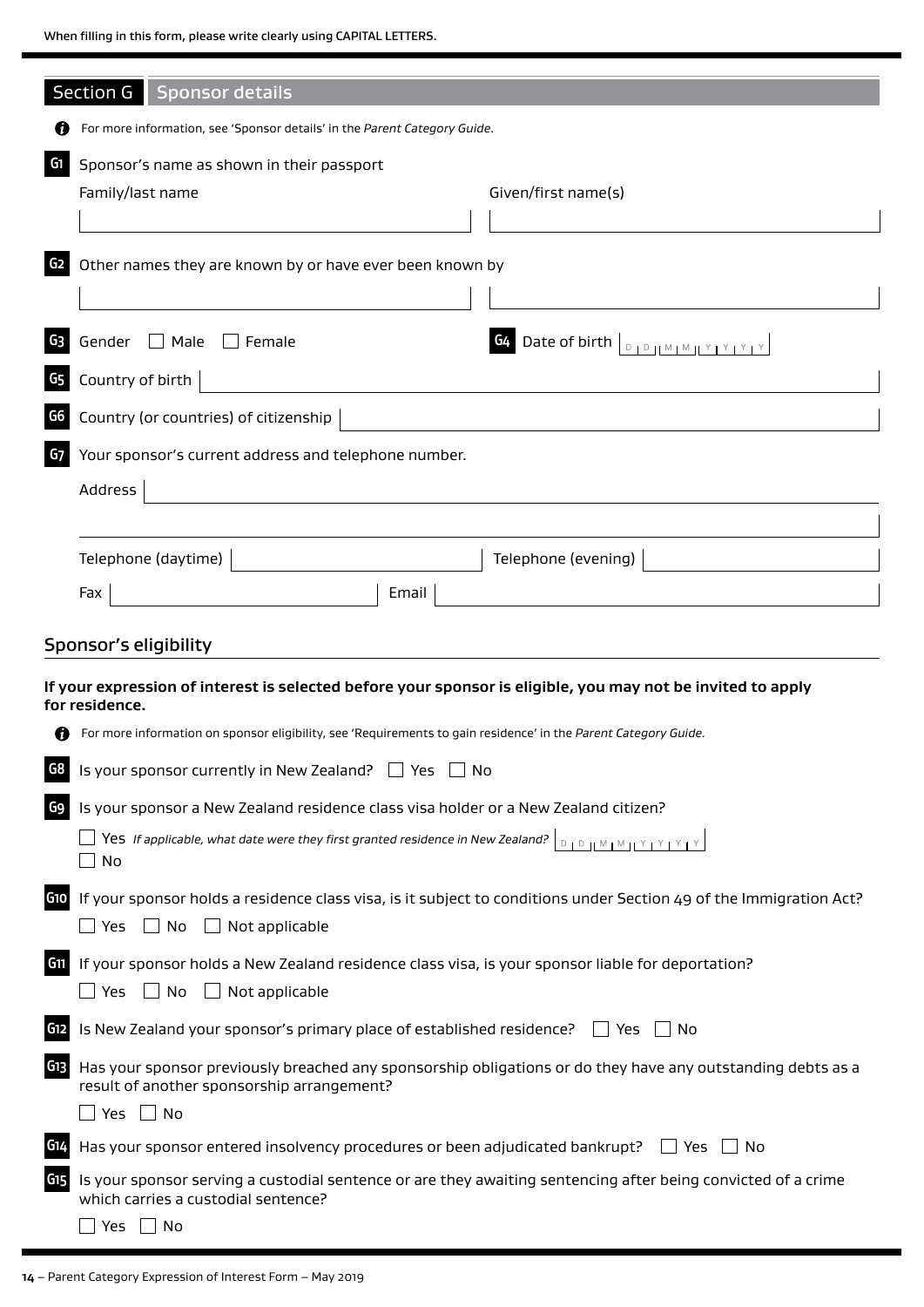| G <sub>16</sub> | Has your sponsor ever been convicted of an offence under Immigration law? $\Box$ Yes $\Box$ No                                                                                                                                           |
|-----------------|------------------------------------------------------------------------------------------------------------------------------------------------------------------------------------------------------------------------------------------|
| G17             | Is your sponsor sponsoring you for the purpose of receiving a financial reward or fee? $\Box$ Yes<br>No.                                                                                                                                 |
| G18             | Is your sponsor receiving a Government benefit from Work and Income (a service of New Zealand's Ministry<br>of Social Development)?                                                                                                      |
|                 | $\Box$ Yes $\Box$ No                                                                                                                                                                                                                     |
|                 |                                                                                                                                                                                                                                          |
|                 | Note on completing sections H to J                                                                                                                                                                                                       |
|                 | Tier one: If you are submitting an Expression of Interest under tier one, you only need to complete one section<br>(either Section H, or Section I or Section J).                                                                        |
|                 | Tier two: If you are submitting an Expression of Interest under tier two, you must complete Section H: Sponsor's<br>income only. You are not required to complete Section I or Section J.                                                |
|                 | <b>Section H</b><br>Sponsor's income                                                                                                                                                                                                     |
|                 | For more information, see 'Sponsor's income' in the Parent Category Guide.                                                                                                                                                               |
|                 | The minimum income requirement must be met by personal income obtained from:                                                                                                                                                             |
|                 | · sustained paid employment                                                                                                                                                                                                              |
|                 | • regular self-employment, or                                                                                                                                                                                                            |
|                 | • regular investment income.                                                                                                                                                                                                             |
|                 | For the current income figure, visit our website at www.immigration.govt.nz or contact your nearest INZ branch.                                                                                                                          |
| H1              | What is your sponsor's annual income? NZ\$                                                                                                                                                                                               |
| H <sub>2</sub>  | If your sponsor has a partner who will meet the minimum income requirement or contribute towards meeting it,<br>provide their name and date of birth below.                                                                              |
|                 | Partner's name<br>Partner's date of birth<br>$D + D + M + M + Y + Y + Y + Y$                                                                                                                                                             |
|                 | If your sponsor has a partner who will meet the minimum income requirement or contribute towards meeting it,<br>what is your sponsor's partner's annual income?                                                                          |
|                 | NZ\$                                                                                                                                                                                                                                     |
|                 | If your sponsor's partner will meet the minimum income requirement or contribute towards meeting it,<br>you will need to provide evidence that they are in a genuine and stable partnership if you make an application<br>for residence. |
|                 | Do not provide evidence with your Expression of Interest.                                                                                                                                                                                |
|                 | Section I<br><b>Guaranteed lifetime income</b>                                                                                                                                                                                           |
|                 | For more information, see 'Guaranteed lifetime income' in the Parent Category Guide.                                                                                                                                                     |
|                 | Do you have a guaranteed lifetime income?                                                                                                                                                                                                |
|                 | Yes<br>No Complete either 'Section H: Sponsor's income' or 'Section J: Settlement funds' for tier one criteria.                                                                                                                          |
|                 | What is the minimum income (before tax) you will earn annually? NZ\$                                                                                                                                                                     |
|                 | If you intend to include a partner as a secondary applicant in your residence application, what is the minimum<br>income (before tax) your partner will earn annually?                                                                   |
|                 | NZ\$                                                                                                                                                                                                                                     |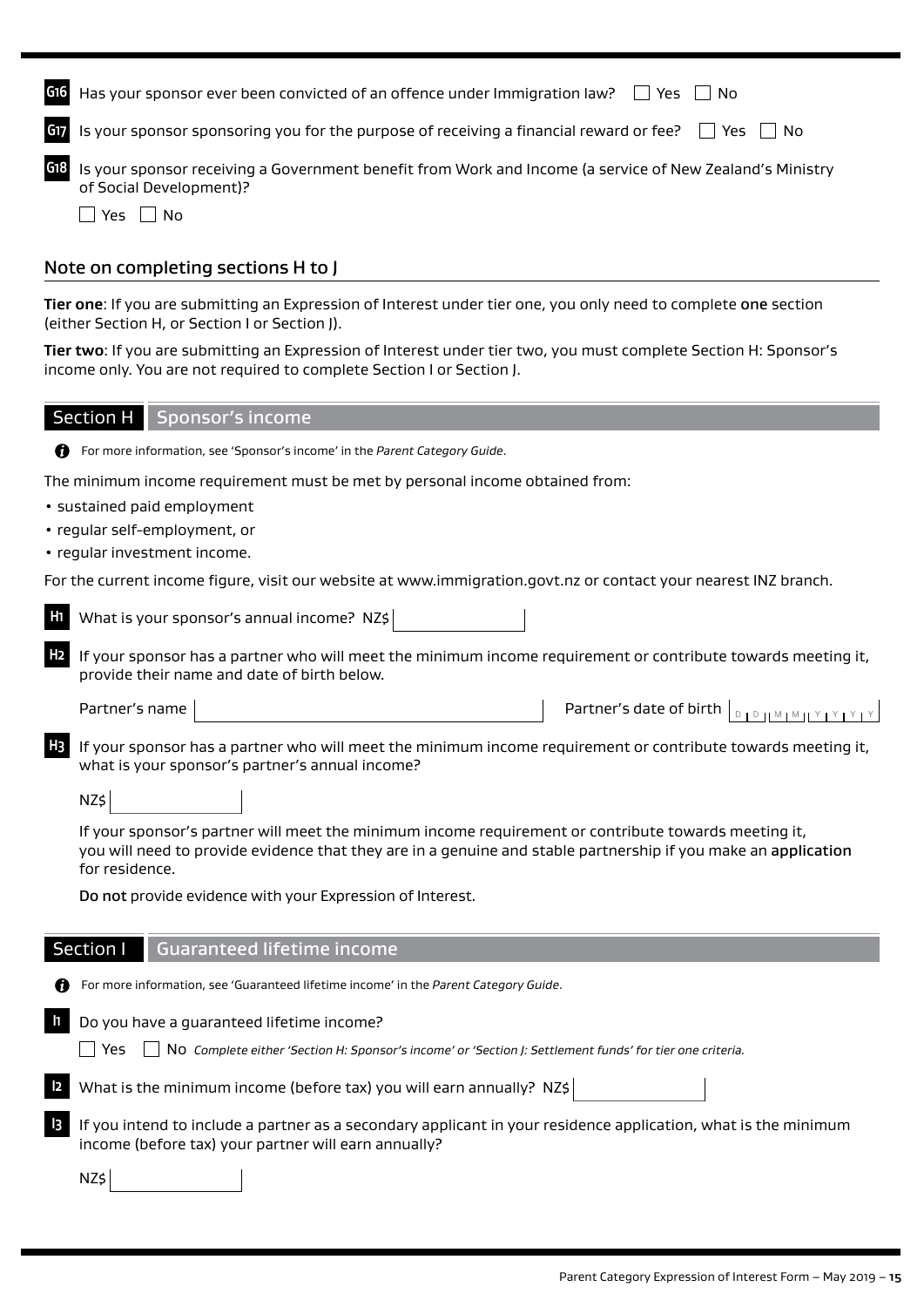| What is the source(s) of the guaranteed lifetime income you and any secondary applicant partner will earn?                                                                                       |                        |           |              |
|--------------------------------------------------------------------------------------------------------------------------------------------------------------------------------------------------|------------------------|-----------|--------------|
|                                                                                                                                                                                                  |                        |           |              |
|                                                                                                                                                                                                  |                        |           |              |
| Please provide any further information about your and any secondary applicant partner's income to demonstrate<br>that it is guaranteed, stable and will be paid indefinitely.                    |                        |           |              |
|                                                                                                                                                                                                  |                        |           |              |
|                                                                                                                                                                                                  |                        |           |              |
|                                                                                                                                                                                                  |                        |           |              |
|                                                                                                                                                                                                  |                        |           |              |
| Settlement funds<br>Section J                                                                                                                                                                    |                        |           |              |
| For more information, see 'Settlement funds' in the Parent Category Guide.                                                                                                                       |                        |           |              |
| Do you have NZ\$500,000 in settlement funds, or assets that can be liquidated, that you will bring to<br>New Zealand or that you have previously brought to New Zealand?<br>$\Box$ Yes $\Box$ No |                        |           |              |
| Can you demonstrate ownership of settlement funds of NZ\$500,000? $\Box$ Yes $\Box$ No                                                                                                           |                        |           |              |
| Who owns the funds/assets you have nominated in $\boxed{\upmu}$ ? $\boxed{\phantom{\text{max}}$ You $\phantom{\text{max}}$ You and your partner                                                  |                        |           |              |
| Please show the type and location of the funds and/or assets that will be used for the purposes of the<br>settlement funds.                                                                      |                        |           |              |
| Funds/assets type (eg bank deposits)                                                                                                                                                             | Location (eg XXX Bank) | Net value | Value (NZ\$) |
|                                                                                                                                                                                                  |                        |           |              |
|                                                                                                                                                                                                  |                        |           |              |
|                                                                                                                                                                                                  |                        |           |              |
| Please explain how you earned or acquired your settlement funds and/or assets. Continue on a separate sheet<br>of paper if necessary.                                                            |                        |           |              |
|                                                                                                                                                                                                  |                        |           |              |
|                                                                                                                                                                                                  |                        |           |              |
|                                                                                                                                                                                                  |                        |           |              |
|                                                                                                                                                                                                  |                        |           |              |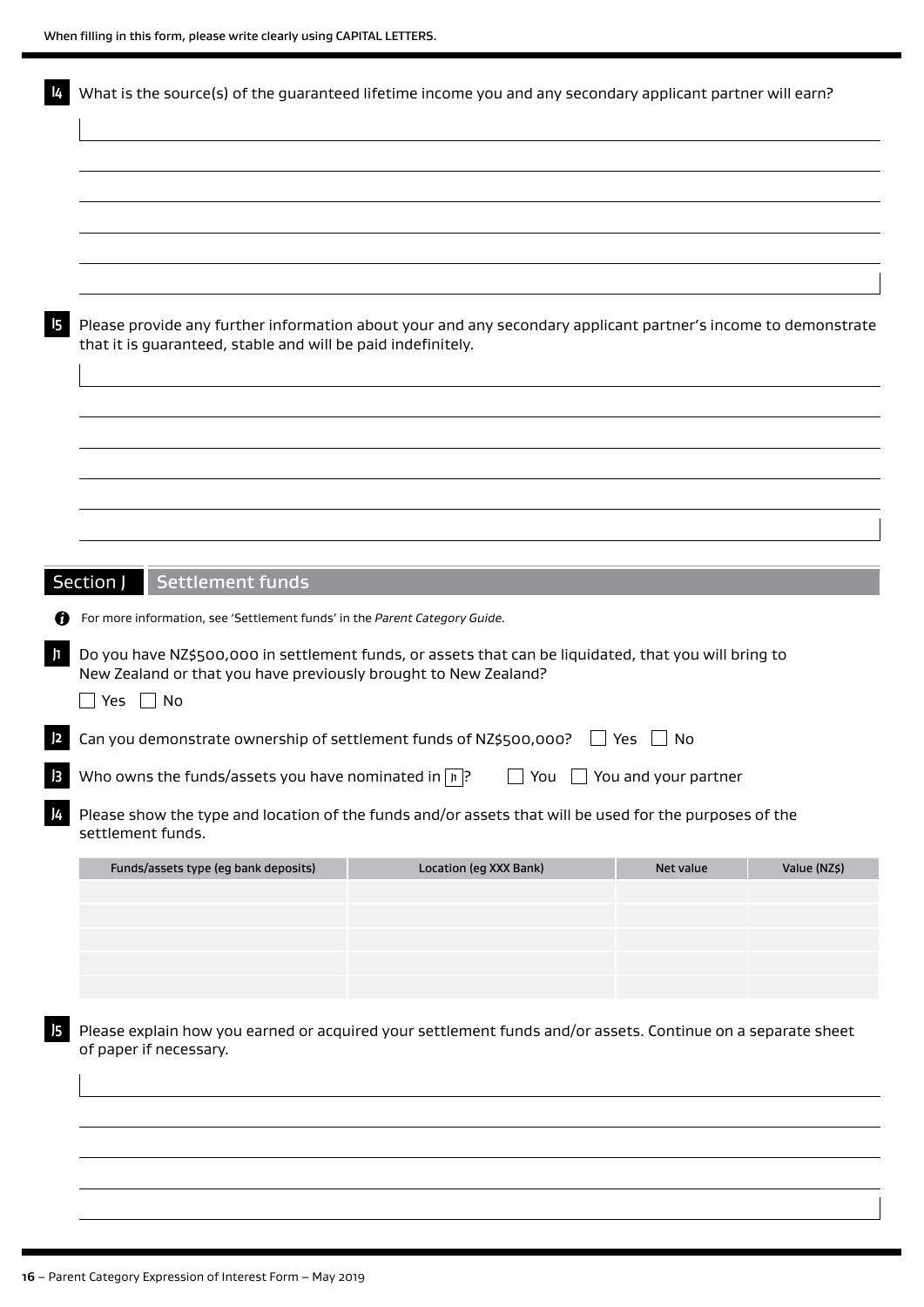| J6 | Were any of the funds and/or assets you nominated at $\lceil n \rceil$ gifted to you?                                                                                        |
|----|------------------------------------------------------------------------------------------------------------------------------------------------------------------------------|
|    | $\Box$ Yes                                                                                                                                                                   |
|    | $\Box$ No Go to Section K: Declaration for the Expression of Interest.                                                                                                       |
| 7  | If you answered Yes to $\sqrt{16}$ , please explain how your donor earned or acquired the gifted funds and/or assets.<br>Continue on a separate sheet of paper if necessary. |
|    |                                                                                                                                                                              |
|    |                                                                                                                                                                              |
|    |                                                                                                                                                                              |
|    |                                                                                                                                                                              |
|    |                                                                                                                                                                              |
|    |                                                                                                                                                                              |
|    |                                                                                                                                                                              |
|    |                                                                                                                                                                              |
|    |                                                                                                                                                                              |
|    |                                                                                                                                                                              |
|    |                                                                                                                                                                              |
|    |                                                                                                                                                                              |
|    |                                                                                                                                                                              |
|    |                                                                                                                                                                              |
|    |                                                                                                                                                                              |

# Section K Declaration for the Expression of Interest

## **This section must be signed by the principal submitter on behalf of all the people included in this Expression of Interest. Make sure you understand the declarations below before you sign and agree to them.**

For more information on the declarations sections, see 'Declarations' in the *Parent Category Guide*.

## Important

I understand that if I make any false statements, or provide any false or misleading information, or have changed or altered this form in any material way, my Expression of Interest may not be accepted, any resident visa application may be declined and I may lose any right of appeal. I may become liable for deportation. I may also be committing an offence and liable to prosecution.

I understand the notes and questions in this form and I declare the information given about myself, my partner and any children is true and complete.

I declare that I have listed all my family members, including any adopted by law or by custom and my grandparents or legal guardians (if any) if both my parents are deceased, and understand that the non-declaration of any family members may result in that family member not being recognised as part of my family in future applications, my application being declined, or that I will become liable for deportation.

I will inform Immigration New Zealand of any relevant fact or change of circumstances that may (i) affect the decision on my application for a visa, or (ii) affect the decision to grant entry permission based on the visa I intend to apply for.

I declare that there are no matters or warrants outstanding, or investigations of any kind, which could have any current or future effect on the assessment of my good character, or the good character of any other persons included in this Expression of Interest.

I understand that if I have received immigration advice from an immigration adviser and if that immigration adviser is not licensed under the Immigration Advisers Licensing Act 2007 when they should be, INZ will return my Expression of Interest.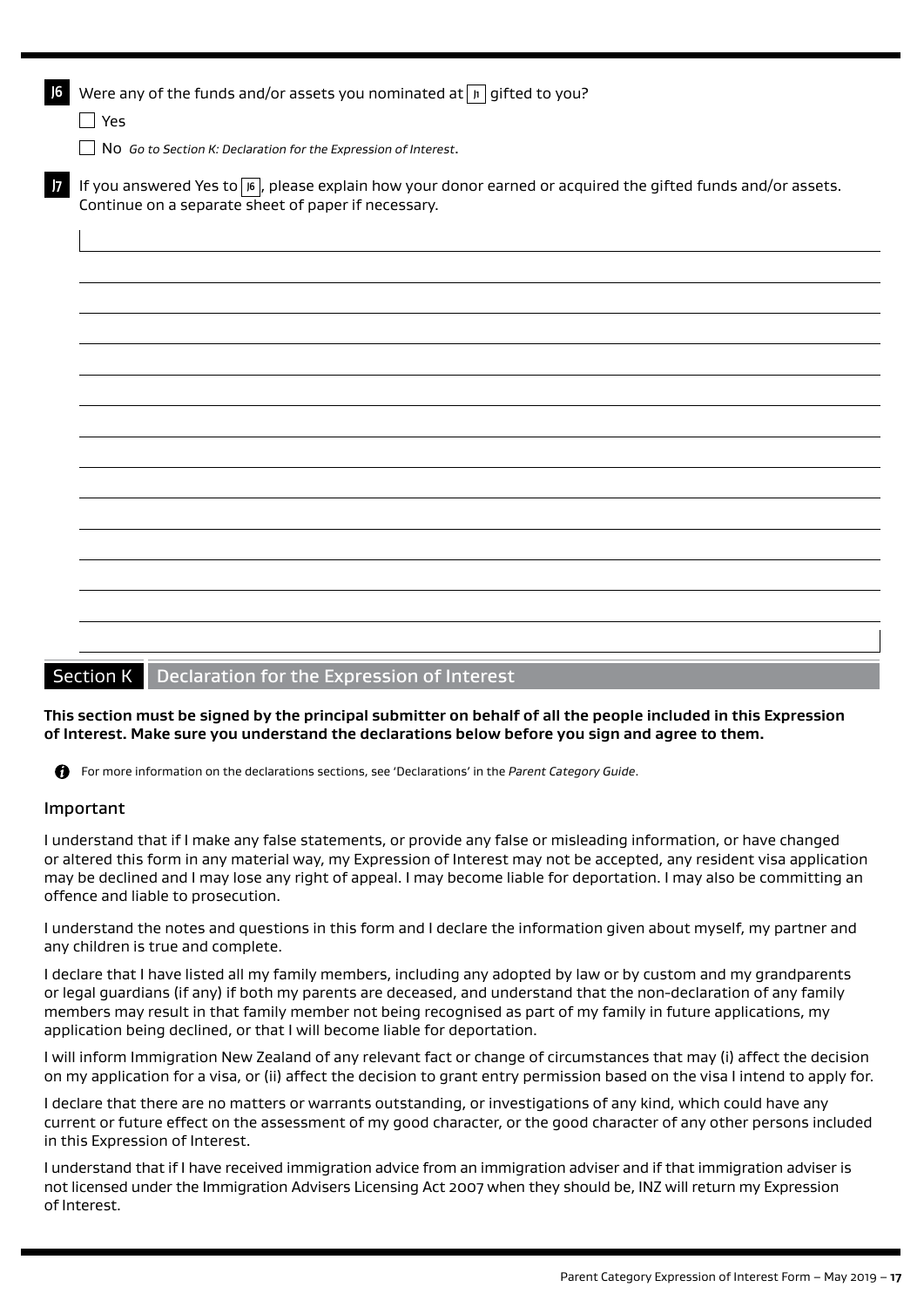I authorise INZ to make any enquiries it deems necessary regarding the information provided on this form and to share this information with other Government agencies (including overseas agencies) to the extent necessary to make decisions about my immigration status. I also consent to any organisation providing relevant information to INZ about me.

I authorise INZ to provide information about my state of health and my immigration status to any health service agency. I authorise any health service agency to provide information about my state of health to INZ.

I accept that any advice given to me by INZ before expressing interest and submitting this form was intended to assist me, and acting on that does not mean that any later application for residence will be granted.

I understand that in order to work in certain occupations in New Zealand, registration is required by law. I accept that the grant of residence does not guarantee that registration will be granted.

I have not included any documents with this Expression of Interest.

Signature of principal submitter

| нате |  |  |  | $\mathbf{1} \cup \mathbf{1} \cup \mathbf{1} \cup \mathbf{1} \cup \mathbf{1} \cup \mathbf{1} \cup \mathbf{1} \cup \mathbf{1} \cup \mathbf{1} \cup \mathbf{1} \cup \mathbf{1} \cup \mathbf{1} \cup \mathbf{1} \cup \mathbf{1} \cup \mathbf{1} \cup \mathbf{1} \cup \mathbf{1} \cup \mathbf{1} \cup \mathbf{1} \cup \mathbf{1} \cup \mathbf{1} \cup \mathbf{1} \cup \mathbf{1} \cup \mathbf{1} \cup \mathbf{1} \cup \mathbf{1} \cup \mathbf{1} \cup \mathbf{$ |  |  |  |  |  |
|------|--|--|--|------------------------------------------------------------------------------------------------------------------------------------------------------------------------------------------------------------------------------------------------------------------------------------------------------------------------------------------------------------------------------------------------------------------------------------------------------------|--|--|--|--|--|
|------|--|--|--|------------------------------------------------------------------------------------------------------------------------------------------------------------------------------------------------------------------------------------------------------------------------------------------------------------------------------------------------------------------------------------------------------------------------------------------------------------|--|--|--|--|--|

## Section L | Immigration adviser's details

**This section must be completed by the submitter's immigration adviser. If the submitter does not have an immigration adviser, this section does not have to be completed.**

**L1** Tick the one option that applies to you.

I am a licensed immigration adviser under the New Zealand Immigration Advisers Licensing Act 2007. *Go to* **L2** .

I am exempt from licensing under the New Zealand Immigration Advisers Licensing Act 2007. *Go to* **L3** .

If you are unlicensed when you should be licensed under the Immigration Advisers Licensing Act 2007, INZ will return your client's expression of interest. It is an offence to provide immigration advice without holding a licence, unless you are exempt.

#### Licensed advisers. Provide your licence details.

|    | Licence type: $\Box$<br>provisional<br>full<br>limited. List conditions specified in the register.                                                                                                                                                                              |
|----|---------------------------------------------------------------------------------------------------------------------------------------------------------------------------------------------------------------------------------------------------------------------------------|
|    |                                                                                                                                                                                                                                                                                 |
|    | Licence number $ _{2+0}$<br>Go to Section M: Declaration by person assisting.                                                                                                                                                                                                   |
| L3 | Exempt from licensing. Tick the boxes below to show why you are exempt from licensing.                                                                                                                                                                                          |
|    | I provided immigration advice in an informal or family context only, and I did not provide the advice<br>systematically or for a fee.                                                                                                                                           |
|    | am a New Zealand member of Parliament or member of their staff and I provided immigration advice as<br>part of my employment agreement.                                                                                                                                         |
|    | am a foreign diplomat or consular staff.                                                                                                                                                                                                                                        |
|    | I am an employee of the New Zealand public service and I provided immigration advice within the scope<br>of my employment agreement.                                                                                                                                            |
|    | I am a lawyer and I hold a current practising certificate as a barrister or as a barrister and solicitor of the<br>High Court of New Zealand.                                                                                                                                   |
|    | am employed by, or I am working as a volunteer for, a New Zealand community law centre where at least one<br>lawyer is on the employing body of the community law centre or is employed by or working as a volunteer for<br>the community law centre in a supervisory capacity. |
|    | am employed by, or I am working as a volunteer for, a New Zealand citizens advice bureau.                                                                                                                                                                                       |

*Go to Section M: Declaration by person assisting.*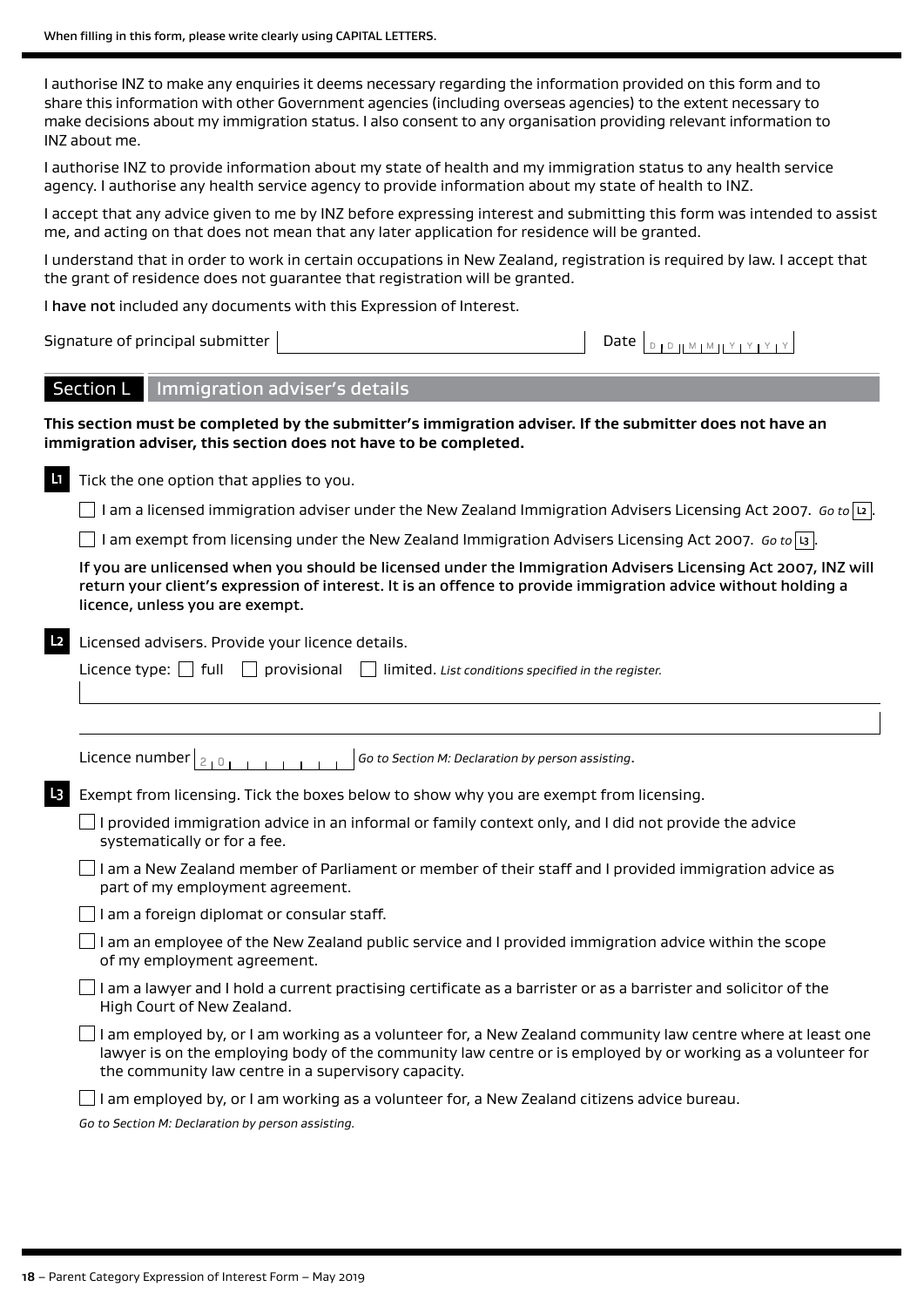| Section M   Declaration by person assisting                                                                                                                                                                                                                                                                                                                                                      |  |  |  |  |  |  |
|--------------------------------------------------------------------------------------------------------------------------------------------------------------------------------------------------------------------------------------------------------------------------------------------------------------------------------------------------------------------------------------------------|--|--|--|--|--|--|
| This section must be completed and signed by the submitter's immigration adviser, or by any person who has<br>assisted the submitter by providing immigration advice, explaining, translating, or filling in the form. If the submitter<br>does not have an immigration adviser, and no one helped the submitter to fill in this form, this section does not have<br>to be completed.            |  |  |  |  |  |  |
| If you are unlicensed when you should be licensed under the Immigration Advisers Licensing Act 2007, INZ will return your client's Expression of<br>Interest. It is an offence to provide immigration advice without holding a licence.                                                                                                                                                          |  |  |  |  |  |  |
| For more information, go to the Immigration Advisers Authority website www.iaa.govt.nz, or email info@iaa.govt.nz or write to them at<br>PO Box 6222, Wellesley Street, Auckland 1141, New Zealand.                                                                                                                                                                                              |  |  |  |  |  |  |
| Name and address of person assisting submitter.                                                                                                                                                                                                                                                                                                                                                  |  |  |  |  |  |  |
| Family/last name                                                                                                                                                                                                                                                                                                                                                                                 |  |  |  |  |  |  |
| Given/first name(s)                                                                                                                                                                                                                                                                                                                                                                              |  |  |  |  |  |  |
| Company name (if applicable) and address                                                                                                                                                                                                                                                                                                                                                         |  |  |  |  |  |  |
|                                                                                                                                                                                                                                                                                                                                                                                                  |  |  |  |  |  |  |
| New Zealand Business Number (for New Zealand businesses only)<br>For help search: www.nzbn.govt.nz                                                                                                                                                                                                                                                                                               |  |  |  |  |  |  |
| Telephone (night)<br>Telephone (day)                                                                                                                                                                                                                                                                                                                                                             |  |  |  |  |  |  |
| Email<br>Fax                                                                                                                                                                                                                                                                                                                                                                                     |  |  |  |  |  |  |
| I understand that after the submitter has signed this form it is an offence for me to change or add further<br>information, change any documents attached to the form, or attach any further documents to the form. However,<br>if changes are needed, the person making the changes must state on the form what information or documents have<br>been changed and give reasons for the changes. |  |  |  |  |  |  |
| I note that the maximum penalty for this offence is a fine of up to NZ\$100,000 and/or a term of imprisonment of up<br>to seven years.                                                                                                                                                                                                                                                           |  |  |  |  |  |  |
| I certify that the submitter asked me to help them complete this form and any additional forms. I certify that the<br>applicant agreed that the information provided was correct before signing the declaration.                                                                                                                                                                                 |  |  |  |  |  |  |
| I have assisted the submitter as an interpreter/translator.                                                                                                                                                                                                                                                                                                                                      |  |  |  |  |  |  |
| I have assisted the submitter with recording information on the form.                                                                                                                                                                                                                                                                                                                            |  |  |  |  |  |  |
| I have assisted the submitter in another way. Specify                                                                                                                                                                                                                                                                                                                                            |  |  |  |  |  |  |
| I have provided immigration advice (as defined in the Immigration Advisers Licensing Act 2007) and my details<br>in Section L: Immigration adviser's details are correct.                                                                                                                                                                                                                        |  |  |  |  |  |  |
| Signature of person assisting principal submitter<br>Date $\left[ \begin{array}{c} 0 & \text{if } \mathbb{R} \end{array} \right]$                                                                                                                                                                                                                                                                |  |  |  |  |  |  |
| <b>Section N</b><br>Submitting your Expression of Interest                                                                                                                                                                                                                                                                                                                                       |  |  |  |  |  |  |
| Send your Expression of Interest to:                                                                                                                                                                                                                                                                                                                                                             |  |  |  |  |  |  |
| Immigration New Zealand                                                                                                                                                                                                                                                                                                                                                                          |  |  |  |  |  |  |
| PO Box 76895                                                                                                                                                                                                                                                                                                                                                                                     |  |  |  |  |  |  |
| Manukau City                                                                                                                                                                                                                                                                                                                                                                                     |  |  |  |  |  |  |
| Auckland 2241                                                                                                                                                                                                                                                                                                                                                                                    |  |  |  |  |  |  |
| New Zealand                                                                                                                                                                                                                                                                                                                                                                                      |  |  |  |  |  |  |

Please do not send any additional documents with this Expression of Interest.

You may attach additional pages required to answer questions in the form.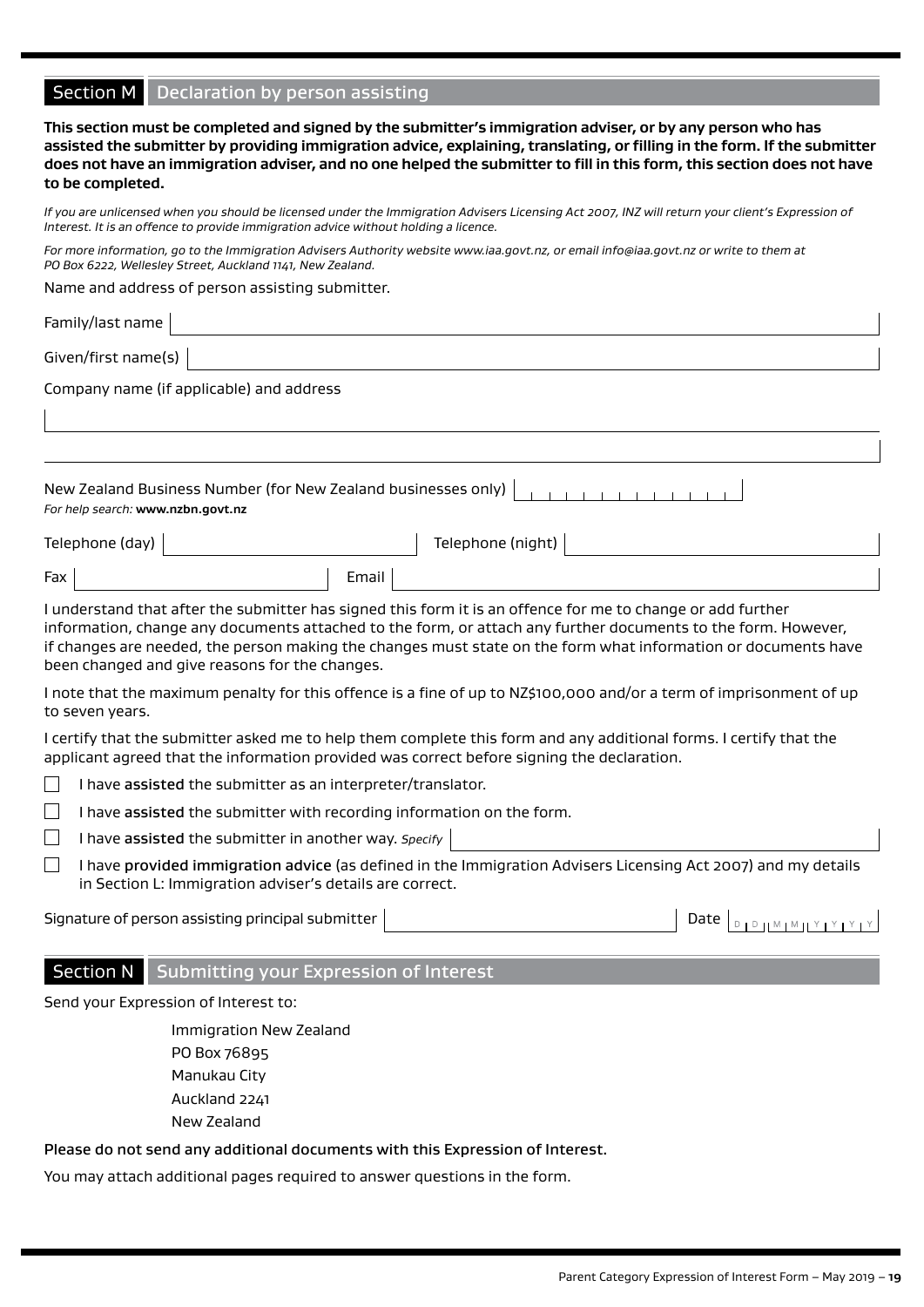# Complete sections O, P and Q only after you have received an invitation to apply for residence and are making an application.

For more information on sections O, P and Q, see 'Additional information when applying' in the *Parent Category Guide*.

### Section O Additional information when lodging an application

#### **This section should be completed when applying for residence, not when submitting an Expression of Interest.**

Please check the information in this form and indicate any changes you wish to make to the information provided in the table below. If any of the information in this form has changed or if your circumstances have changed, and this may affect your eligibility for residence in New Zealand, you must advise INZ. If the information relates to questions that you have previously left unanswered or have stated were not applicable, please indicate in the table below any additional or updated information and which questions these apply to.

| <b>Question number</b> | Page number | Addition or change |
|------------------------|-------------|--------------------|
|                        |             |                    |
|                        |             |                    |
|                        |             |                    |
|                        |             |                    |
|                        |             |                    |
|                        |             |                    |
|                        |             |                    |
|                        |             |                    |
|                        |             |                    |
|                        |             |                    |
|                        |             |                    |
|                        |             |                    |
|                        |             |                    |
|                        |             |                    |
|                        |             |                    |
|                        |             |                    |
|                        |             |                    |
|                        |             |                    |
|                        |             |                    |
|                        |             |                    |
|                        |             |                    |
|                        |             |                    |
|                        |             |                    |
|                        |             |                    |
|                        |             |                    |
|                        |             |                    |
|                        |             |                    |
|                        |             |                    |
|                        |             |                    |
|                        |             |                    |
|                        |             |                    |
|                        |             |                    |
|                        |             |                    |
|                        |             |                    |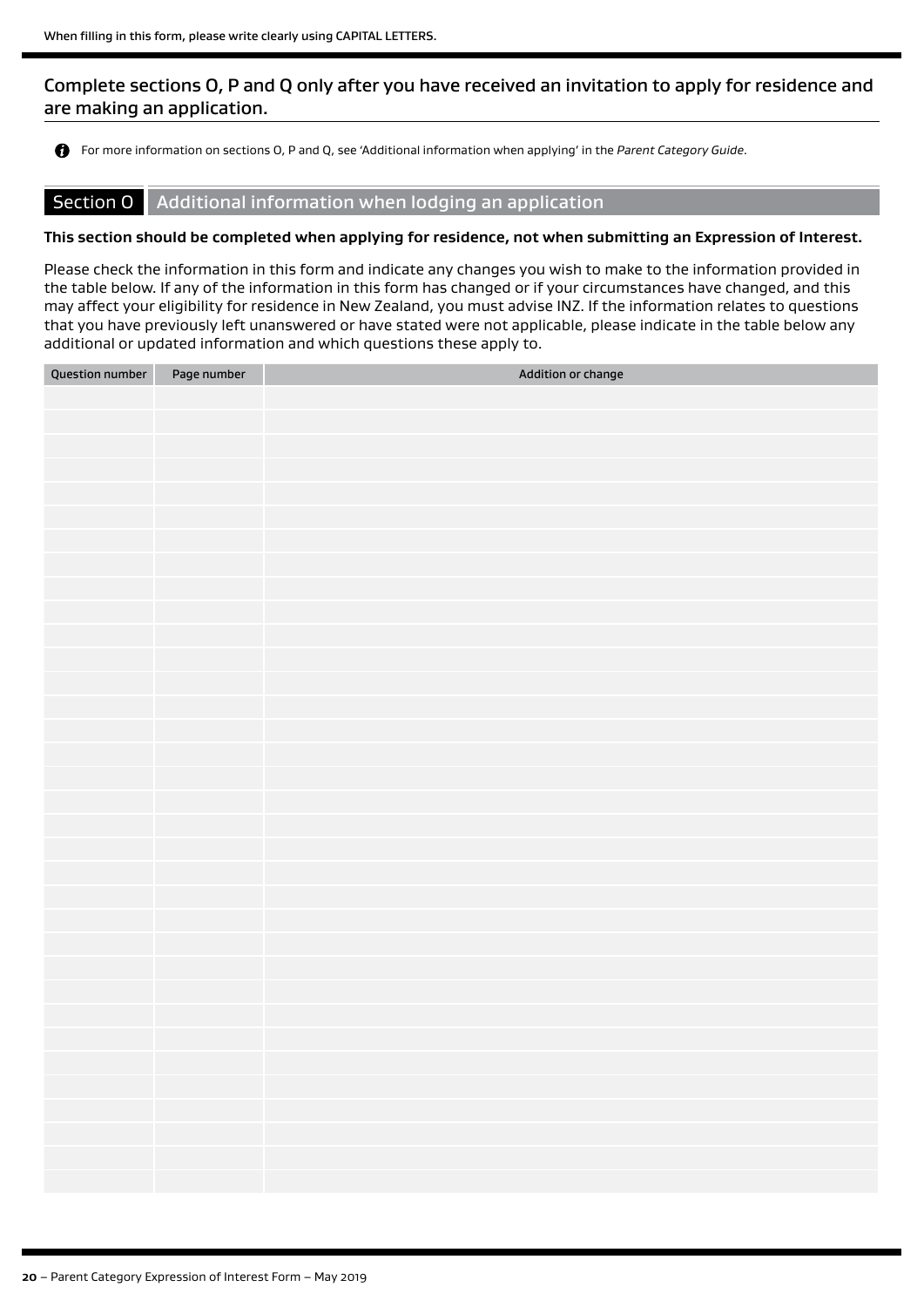# Section P Declaration for changes included with your application

**This section should be completed when applying for residence, not when submitting an Expression of Interest.**  It must be signed by all applicants included in this application. Make sure you understand each of the points in the declaration below before you sign and agree to them.

I understand that if I make any false statements, or provide any false or misleading information, or have changed or altered this form in any material way my application may be declined, I may lose any right to appeal any decline decision, any residence class visa granted may later be revoked and I may also be committing an offence and liable to prosecution, a fine and imprisonment.

I understand the notes and questions in this form and I declare that the information given about myself and my partner is true and complete.

I declare that the amendments that I have made (if any), at Section O: Additional information when lodging an application and throughout the form, for the purposes of an application for New Zealand residence under the Parent Category are true and complete.

Signature of principal applicant  $\begin{bmatrix} 1 & 0 & 0 \end{bmatrix}$ 

 $D \coprod M \coprod M \coprod Y \coprod Y \coprod Y$ 

| Signature of secondary applicant (if applicable) | Date |
|--------------------------------------------------|------|
|                                                  |      |

# Section Q Declaration by person assisting the applicant in making these changes

**This section should be completed when applying for residence, not when submitting an Expression of Interest**. It must be completed by the applicant's immigration adviser or any person who has assisted the applicant by providing immigration advice, explaining, translating or filling in the form for the applicant.

*If you are unlicensed when you should be licensed under the Immigration Advisers Licensing Act 2007, INZ will return your client's application. It is an offence to provide immigration advice without holding a licence. For more information, go to the Immigration Advisers Authority website www. iaa.govt.nz, or email info@iaa.govt.nz or write to them at PO Box 6222, Wellesley Street, Auckland 1141, New Zealand.*

#### Name and address of person assisting applicant:

| Family/last name                                                                                   |       | Given/first name(s) |  |
|----------------------------------------------------------------------------------------------------|-------|---------------------|--|
|                                                                                                    |       |                     |  |
| Company name (if applicable) and address                                                           |       |                     |  |
|                                                                                                    |       |                     |  |
|                                                                                                    |       |                     |  |
| New Zealand Business Number (for New Zealand businesses only)<br>For help search: www.nzbn.govt.nz |       |                     |  |
| Telephone (daytime)                                                                                |       | Telephone (evening) |  |
| Fax                                                                                                | Email |                     |  |

I understand that after the applicant has signed this form it is an offence for me to change or add further information, change any documents attached to the form, or attach any further documents to the form. However, if changes are needed, the person making the changes must state on the form what information or documents have been changed and give reasons for the changes.

I note that the maximum penalty for this offence is a fine of up to NZ\$100,000 and/or a term of imprisonment of up to seven years.

I certify that the applicant asked me to help them complete this form and any additional forms. I certify that the applicant agreed that the information provided was correct before signing the declaration.

 $\Box$  I have assisted the applicant as an interpreter/translator.

 $\Box$  I have assisted the applicant with recording information on the form.

I have assisted the applicant in another way. *Specify*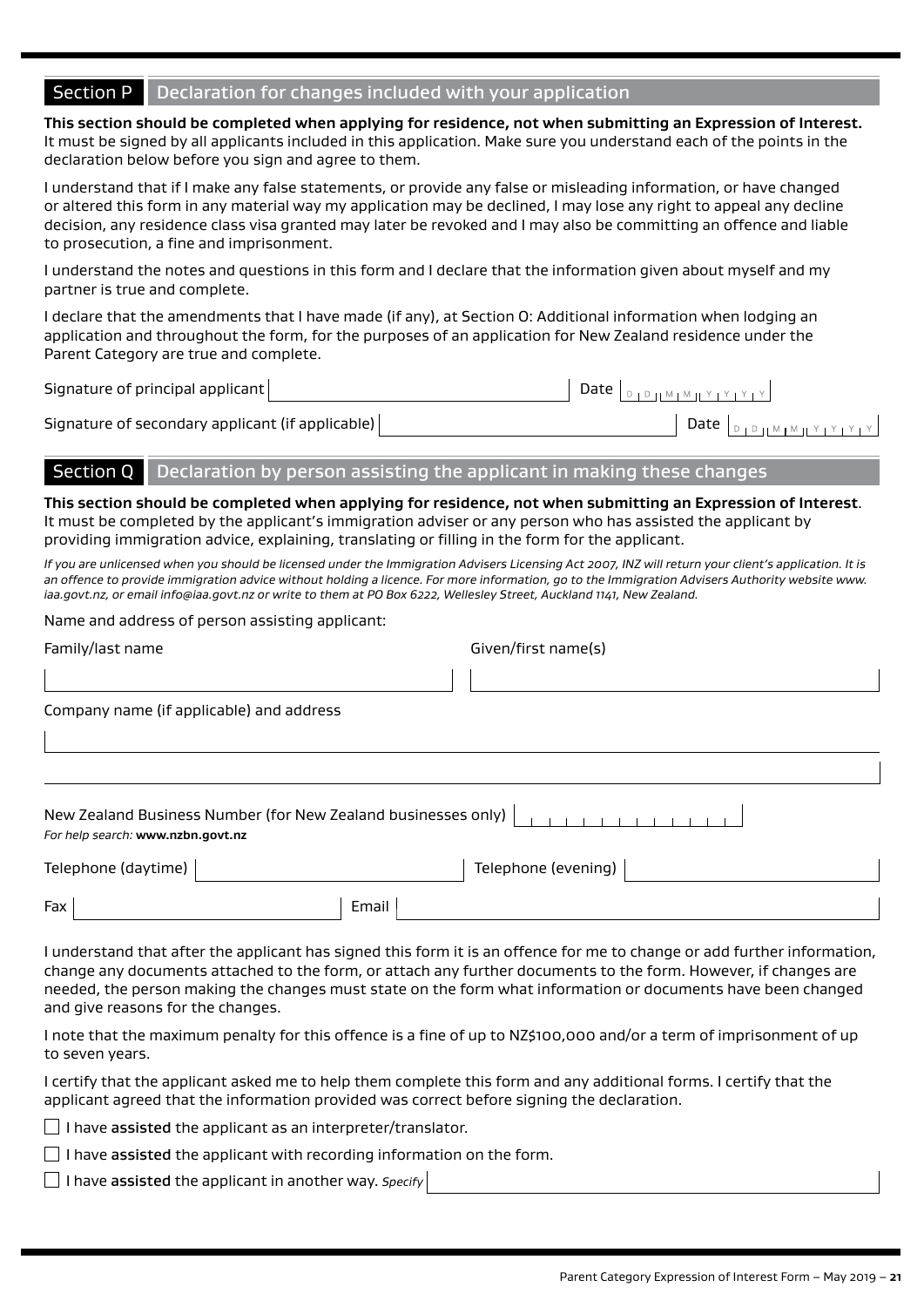I have provided immigration advice (as defined in the Immigration Advisers Licensing Act 2007) and my details in Section I: Immigration adviser's details in the enclosed form *Parent Category Residence Application (INZ 1206)* are correct.

Signature of person assisting principal applicant  $\Box$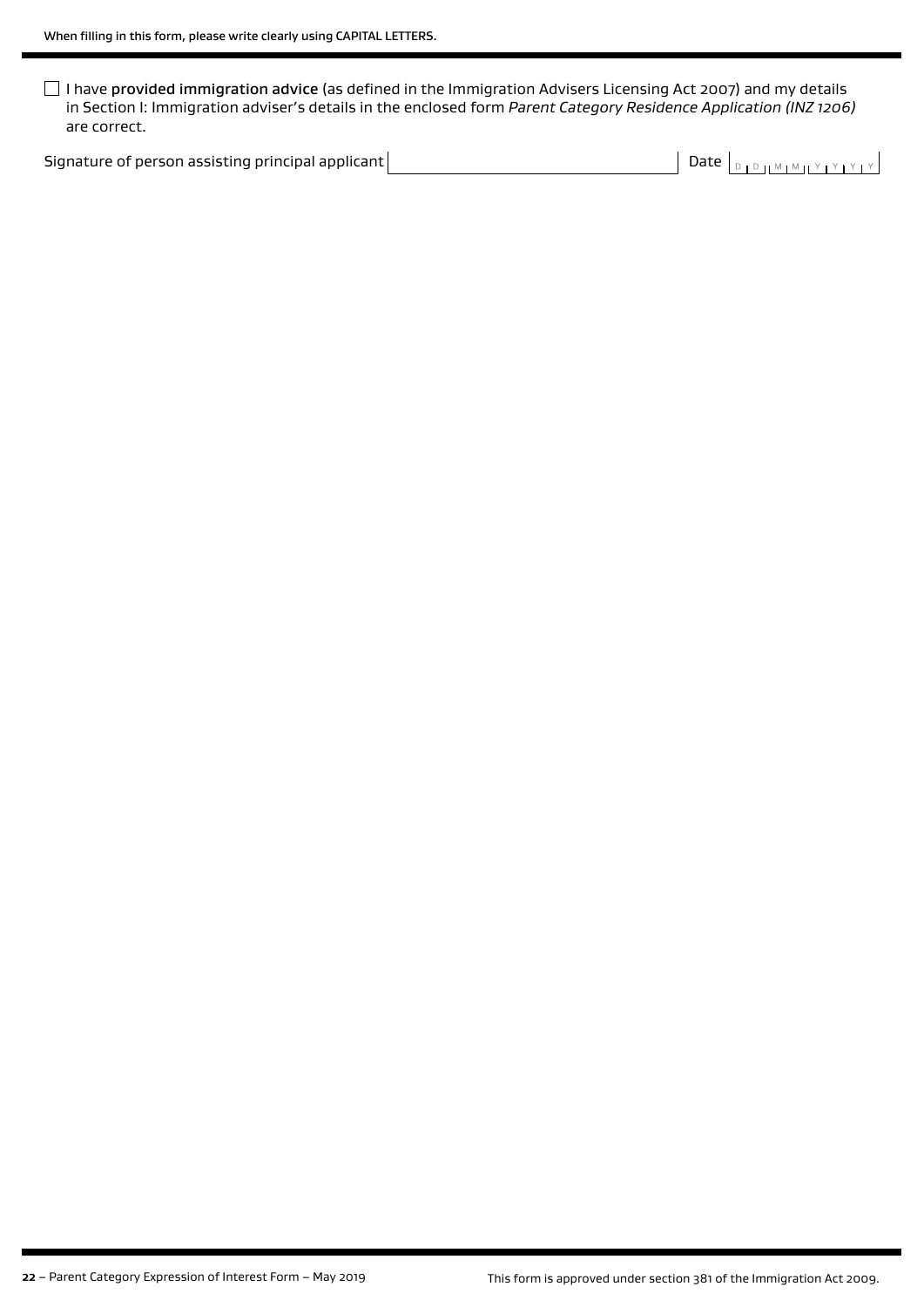# About the information you provide

The information about you and your family in this form is being collected to determine whether we will invite you to apply for residence in New Zealand and may also be used to contact you for research or marketing purposes or to advise you on immigration matters. This information may also be used to determine your entitlement to board a flight to come to or return to New Zealand. Your personal information will not be shared with airline check in agents, however a boarding message will be returned to the airline check in agent based on information you have supplied on this form.

The main recipient of the information is Immigration New Zealand (INZ), a service of the Ministry of Business, Innovation and Employment, but it may also be shared with other Government agencies that are entitled to this information under applicable legislation. In particular, the Ministry of Social Development (Work and Income) may be given information about your personal resources.

The collection of the information is authorised by the Immigration Act 2009 and the Immigration Regulations made under that Act. The supply of the information is voluntary, but if you do not supply the mandatory information required by the Expression of Interest form, then your Expression of Interest cannot be accepted.

You will, if you are in New Zealand, have the right to see the information about you held by INZ, and to ask for any of it to be corrected if you think that is necessary. INZ addresses can be found on our website at www.immigration.govt.nz.

#### **For more information**

If you have questions about completing the form:

- see our website www.immigration.govt.nz/contactus
- telephone our call centre on 0508 558 855 (within New Zealand).

# Section R Paying your expression of interest fee

See our *Fees Guide (INZ 1028)* or our website www.immigration.govt.nz/fees for more information about current fees and payment methods.

# Your Expression of Interest fee

#### Amount you are paying:

Amount Currency *(e.g. NZD, USD, RMB)*

Application number *(office use only)*

#### Preferred methods of payment

We recommend that you use one of the following methods of payment for better security and faster processing.

 $\Box$  Bank cheque/bank draft

Credit card (choose one)

 $\Box$  Visa  $\Box$  Mastercard

Name of cardholder

Card number

1 1 1 1 1 1 1 1 1 1 1 1 1 1 1 1 1 1 1

CVC/CVV number

Note: your CVC/CVV number is the three-digit number found on the signature strip on the back of your credit card.

Expiry date  $\boxed{\text{D} \parallel \text{D} \parallel \text{M} \parallel \text{M} \parallel \text{Y} \parallel \text{Y} \parallel \text{Y} \parallel \text{Y}}$ 

Signature of cardholder

Date <sup>D</sup> <sup>D</sup> <sup>M</sup> <sup>M</sup> <sup>Y</sup> <sup>Y</sup> <sup>Y</sup> <sup>Y</sup>

# Other methods of payment

Personal cheque. *Note that we will hold your application for 10 working days to allow the cheque to be cleared.*

#### **We do not accept cash or money orders.**